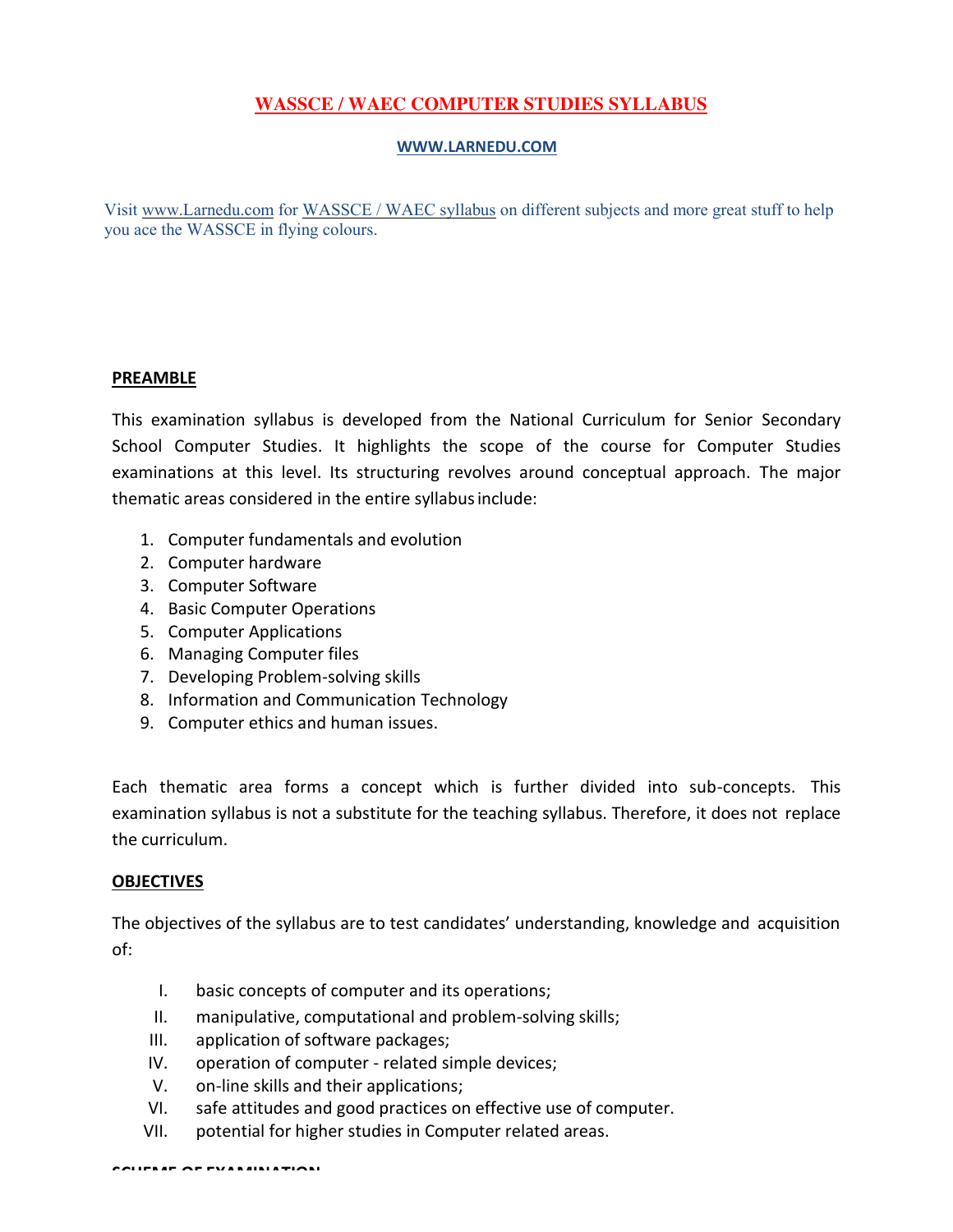There will be three papers, Paper 1, 2 and 3, all which should be taken. Papers 1 and 2 will be combined in a composite paper to be taken at one sitting.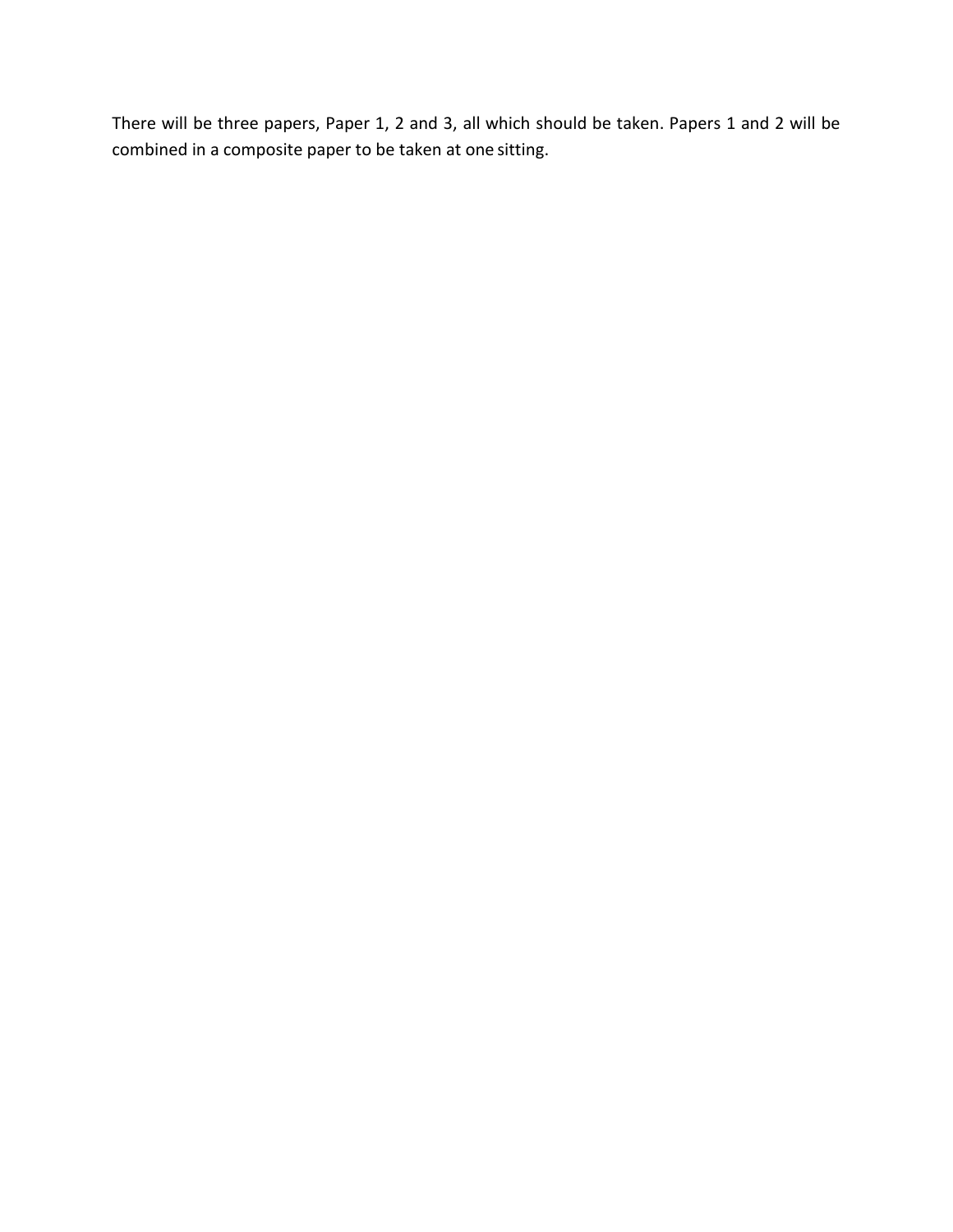| Paper 1 | Will consist of 50 multiple-choice objective questions to be          |
|---------|-----------------------------------------------------------------------|
|         | answered in 1 hour for 25 marks.                                      |
| Paper 2 | Will consist of five essay questions. Candidates will be required     |
|         | to answer three questions within 1 hour for 30 marks.                 |
| Paper 3 | The paper shall test actual practical skills of school candidates and |
|         | knowledge of practical work for private candidates. It will consist   |
|         | of three questions to be answered within 2 hours for 45 marks.        |

# **DETAILED [SYLLABUS](http://www.larnedu.com/wassce-waec-syllabus/)**

| <b>TOPIC</b>                                                                                           | <b>CONTENT</b>                                                                                                                                                                                                                                                                                                                                                                                                           | <b>NOTE</b>                                                                           |
|--------------------------------------------------------------------------------------------------------|--------------------------------------------------------------------------------------------------------------------------------------------------------------------------------------------------------------------------------------------------------------------------------------------------------------------------------------------------------------------------------------------------------------------------|---------------------------------------------------------------------------------------|
| <b>COMPUTER EVOLUTION</b><br>(a) Computing Devices I (Pre-<br>computing age- 19 <sup>th</sup> century) | (i) Features, components and<br>uses of early computing<br>devices:<br>Abacus;<br>$\blacksquare$<br>Slide Rule;<br>Napier's bone;<br>Pascal's calculator;<br>Leibnitz multiplier;<br>Jacquad loom;<br>$\blacksquare$<br>Charles Babbage's<br>analytical engine;<br><b>Hollerith Census</b><br>Machine;<br>Burrough's Machine.<br>Contribution of each of the<br>(ii)<br>founder of these devices to<br>modern computers. | Trend of<br>development<br>in computing<br>devices from<br>one to the<br>other.       |
| (b) Computing Devices II (20 <sup>th</sup><br>century to date)                                         | Features, components and<br>uses of:<br>-ENIAC<br>-EDVAC<br>-UNIVAC 1<br>-Desktop Personal<br>Computers<br>-Laptop and Notebook                                                                                                                                                                                                                                                                                          | Sizes and basic<br>components<br>should be<br>considered in<br>a comparative<br>form. |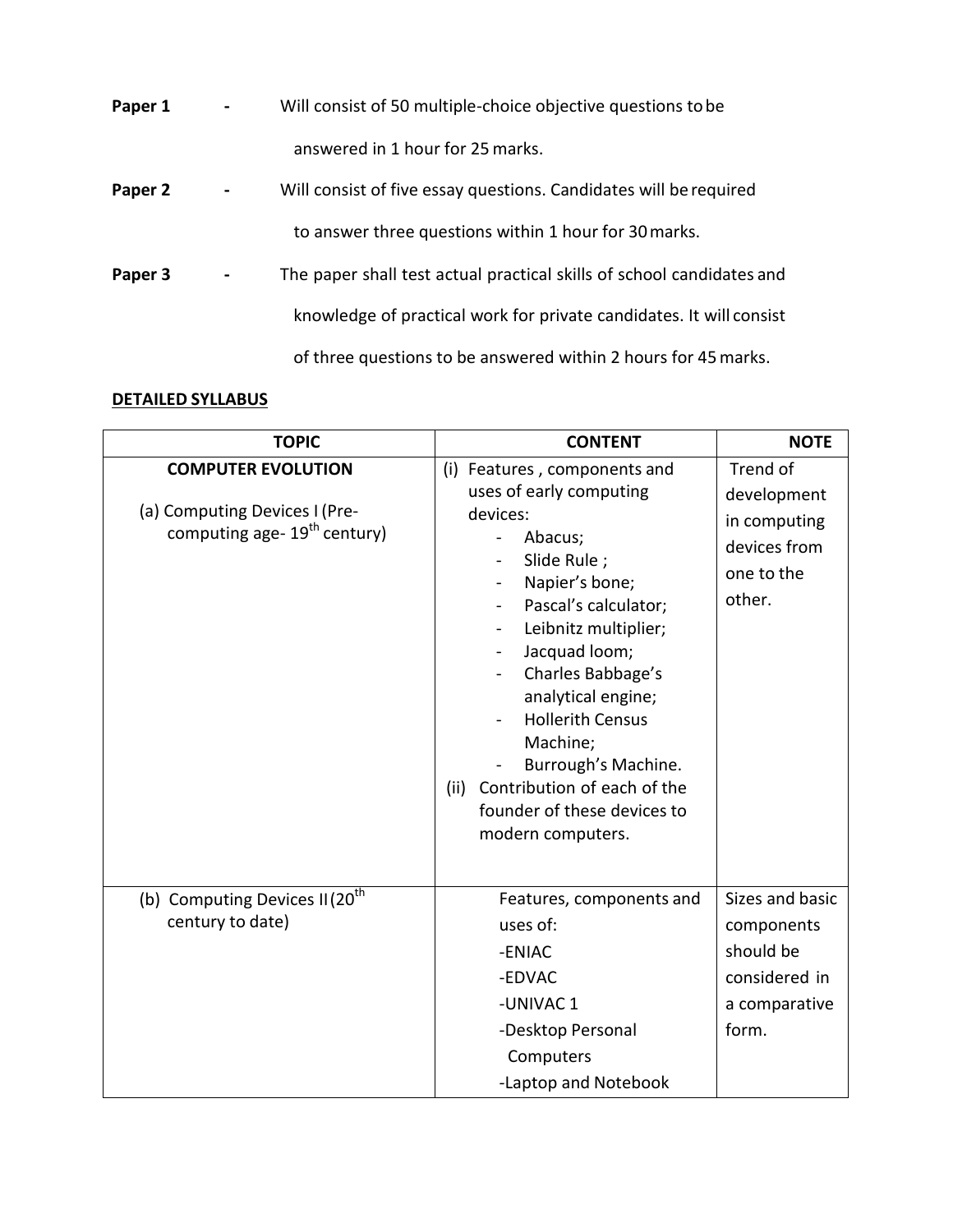|                                  | computers                                                                                                                                                                               |                                                                                    |
|----------------------------------|-----------------------------------------------------------------------------------------------------------------------------------------------------------------------------------------|------------------------------------------------------------------------------------|
|                                  | -Palmtop.                                                                                                                                                                               |                                                                                    |
|                                  |                                                                                                                                                                                         |                                                                                    |
| <b>FUNDAMENTALS OF</b>           | - Definition of a Computer;                                                                                                                                                             |                                                                                    |
| <b>COMPUTING</b>                 | - Two main constituents                                                                                                                                                                 |                                                                                    |
| (a) Overview of Computing System | of a Computer<br>Computer hardware;<br>$\ddot{\phantom{0}}$<br>Computer software<br>Classification and<br>examples of<br>hardware and<br>software.<br>Functional parts of a<br>computer | <b>Differences</b><br>between<br>hardware and<br>software<br>should be<br>treated. |
|                                  | <b>Characteristics of Computers</b><br>- Electronic in nature;<br>Accuracy;<br>- Speed;<br>Interactive etc.                                                                             |                                                                                    |
| (b) Data and Information         | Definition and<br>examples of data and<br>information;<br>Differences between<br>data and information.                                                                                  |                                                                                    |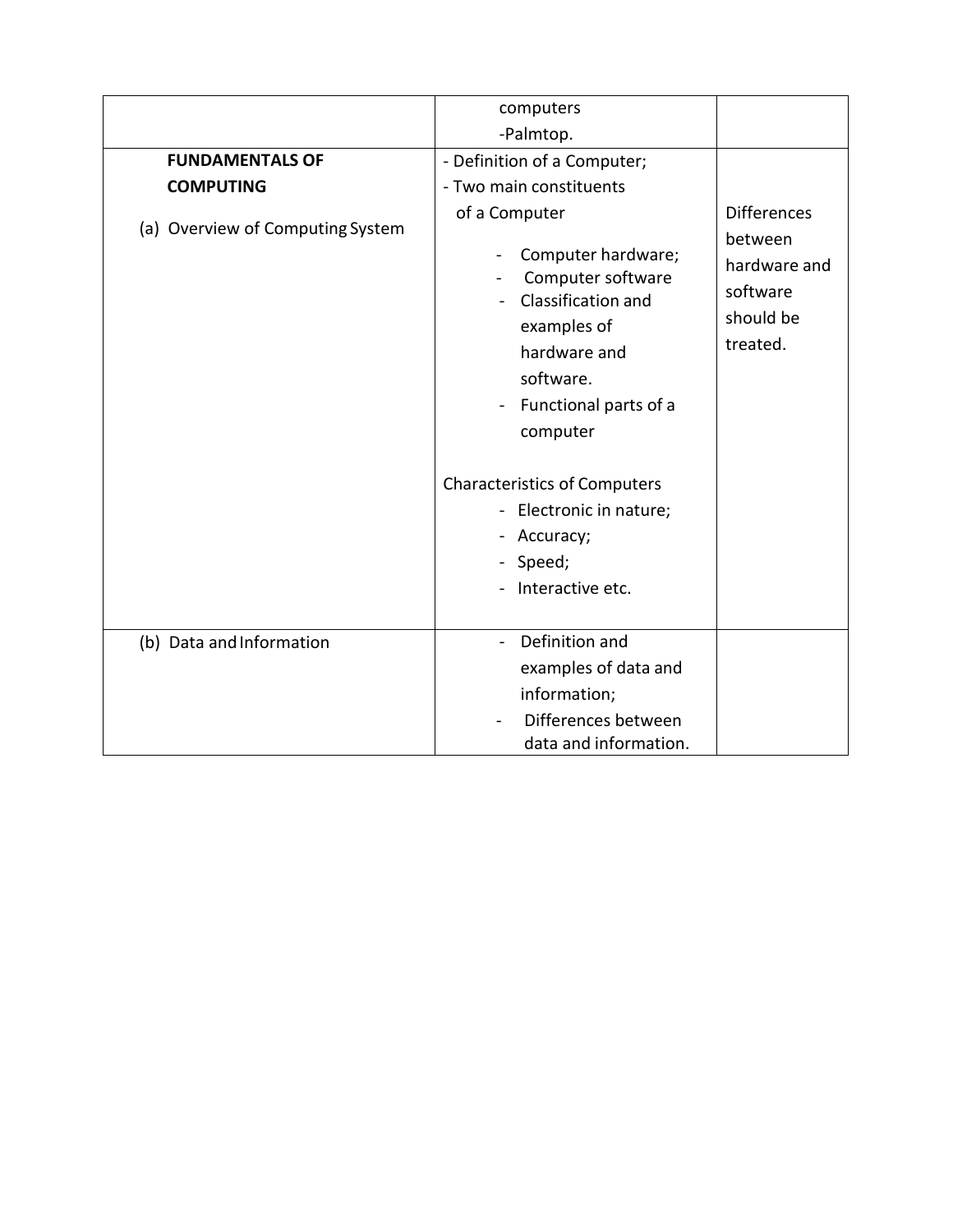| <b>COMPUTER ETHICS AND HUMAN</b> |                                                                                                                                                                                                                                                                                                                                                                                                                                                                                                                            |
|----------------------------------|----------------------------------------------------------------------------------------------------------------------------------------------------------------------------------------------------------------------------------------------------------------------------------------------------------------------------------------------------------------------------------------------------------------------------------------------------------------------------------------------------------------------------|
| <b>ISSUES</b>                    |                                                                                                                                                                                                                                                                                                                                                                                                                                                                                                                            |
| Security and Ethics              | Definition and<br>1. Sources of security<br>effects of<br>breaches:<br>viruses and<br>Virus, worms and<br>worms should<br>Trojan horses;<br>be treated<br>Poor implementation of<br>network;<br>Poor implementation or<br>lack of ICT policies;<br>Carelessness- giving out<br>$\frac{1}{2}$<br>personal and vital<br>information on the net<br>without careful<br>screening.                                                                                                                                              |
|                                  | Hackers, spammers etc.<br>Definition of<br>hackers and<br>spammers<br>should be<br>treated                                                                                                                                                                                                                                                                                                                                                                                                                                 |
|                                  | 2. Preventive measures<br>Use of antivirus<br>÷.<br>software e.g. Norton,<br>McAfee, Avast, etc<br>Use of firewall;<br>$\blacksquare$<br><b>Explanation of</b><br>Exercising care in giving<br>۰<br>firewall is<br>out vital and personal<br>required<br>information<br>Encryption<br>Proper Network<br>Implementation and<br>Definition of<br>Polies<br>encryption<br>Using sites with web<br>$\qquad \qquad \blacksquare$<br>should be<br>certificates<br>treated<br>Exercising care in<br>opening e-mail<br>attachments |
|                                  | 3.<br>Legal Issues<br>-Copyright (software                                                                                                                                                                                                                                                                                                                                                                                                                                                                                 |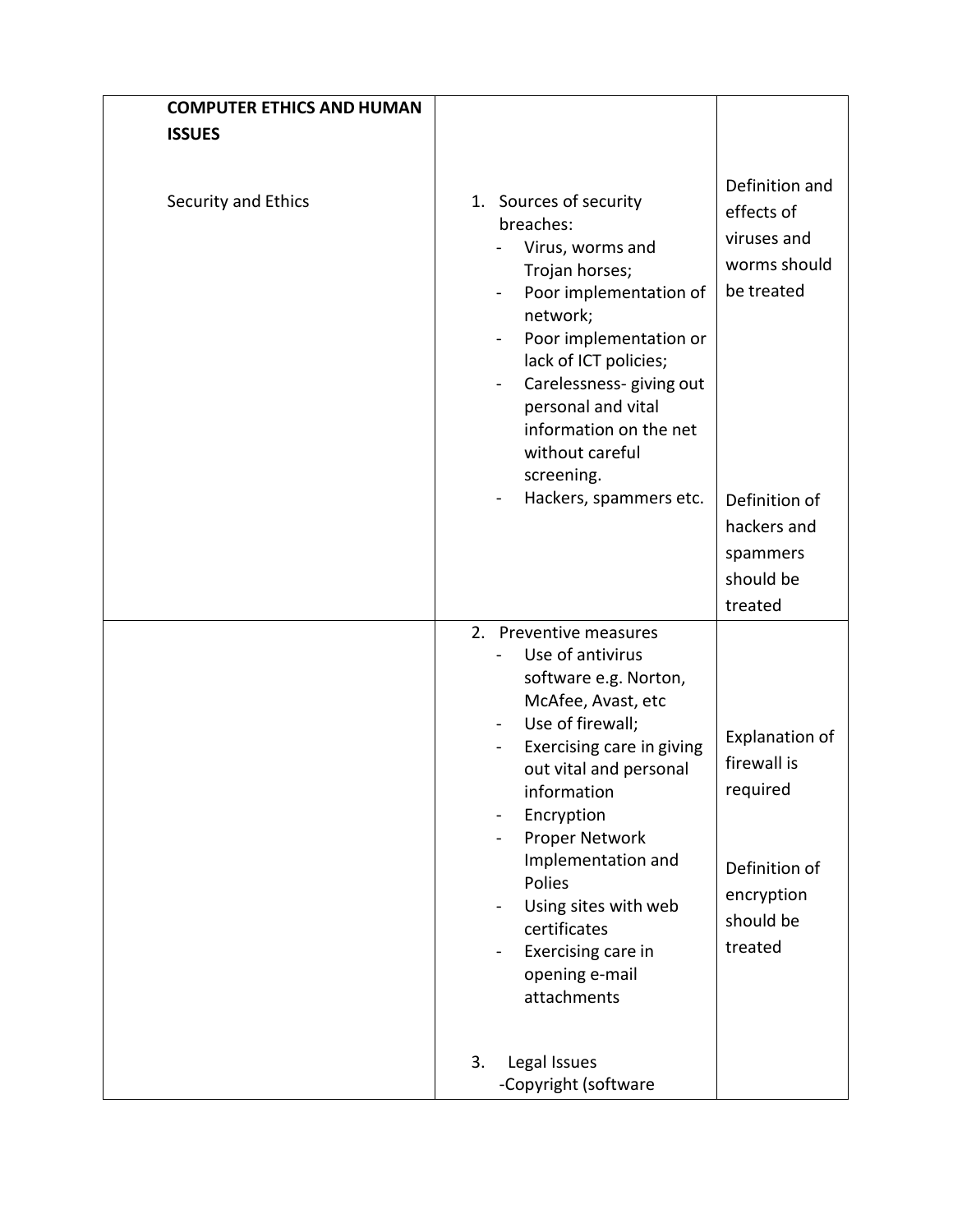|                          | copyright)                   |              |
|--------------------------|------------------------------|--------------|
|                          | -ownership right to          |              |
|                          | -text;                       |              |
|                          | -images;                     |              |
|                          | -audio;                      |              |
|                          | -video                       |              |
|                          | -Privacy of audio and        |              |
|                          | video software               |              |
|                          | -Cyber crimes                |              |
|                          | -identify theft;             |              |
|                          | -internet fraud              |              |
|                          | -Hacking                     |              |
|                          |                              |              |
| <b>COMPUTER HARDWARE</b> |                              |              |
|                          | Definition and examples of   |              |
| (a) Input devices        | input devices                |              |
|                          | The use of keyboard,         |              |
|                          | mouse, scanner, joystick,    |              |
|                          | light pen, etc               |              |
|                          | Classification of keys on    |              |
|                          | the keyboard into            |              |
|                          | Function, Numeric,           |              |
|                          | Alphabetic                   |              |
|                          | -Cursor keys                 |              |
|                          | -Features, function and      |              |
|                          | operation of the mouse       |              |
|                          | -Differences in keyboard,    |              |
|                          | mouse, light pen and         |              |
|                          | scanner                      |              |
| <b>Output Devices</b>    | -Definition and examples     |              |
|                          | -Output devices: monitor,    |              |
|                          | printer, speaker, plotter -  |              |
|                          | Type, features and uses.     |              |
|                          | -Differences between input   | Examples and |
|                          | and output devices           | types of     |
|                          | -Similarities and            | printers and |
|                          | differences in inkjet, laser | monitors     |
|                          |                              |              |
|                          | and line printer             | should be    |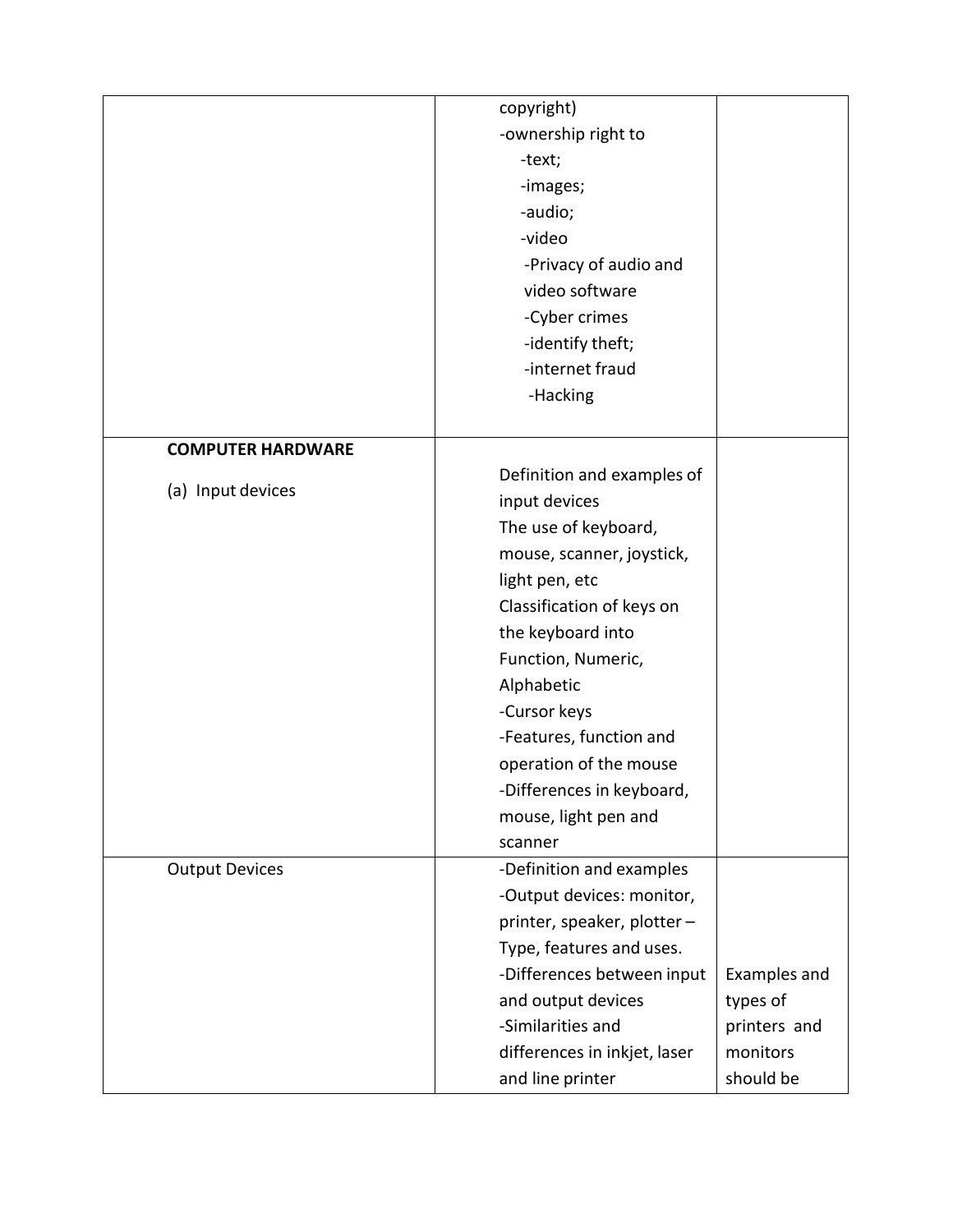|                                |                                | treated.           |
|--------------------------------|--------------------------------|--------------------|
| <b>Central Processing Unit</b> | Components of C.P.U.:          | Combination        |
|                                | Arithmetic and logic unit,     | of the CPU and     |
|                                | control unit                   | <b>Memory Unit</b> |
|                                | Function of ALU and            | as system unit     |
|                                | <b>Control Unit</b>            | should be          |
|                                |                                | mentioned.         |
| <b>Memory Unit</b>             | Types of Memory Unit:          |                    |
|                                | Primary and Secondary          | Physical           |
|                                | memory                         | identification     |
|                                | -Components of Primary         | of RAM and         |
|                                | memory unit: ROM and           | ROM devices        |
|                                | <b>RAM</b>                     | required.          |
|                                | Differences and uses of        |                    |
|                                | <b>ROM and RAM</b>             |                    |
|                                | <b>Examples of Seconadry</b>   |                    |
|                                | memory devices: floppy         |                    |
|                                | disk, hard disk, compact       |                    |
|                                | disk(CD), flash disk, digital- |                    |
|                                | video-disk(DVD)                |                    |
|                                | Unit of storage in memory      |                    |
|                                | devices: bits, nibble, bytes,  |                    |
|                                | kilobytes, megabytes,          |                    |
|                                | gigabytes, terabytes           |                    |
|                                | Interconversion of unit of     | Simple             |
|                                | storage.                       | calculation        |
|                                | -Comparative study of          | involving the      |
|                                | auxiliary storage devices in   | conversion         |
|                                | respect of their size, speed   | from a unit to     |
|                                | and technology                 | another            |
|                                |                                | Size and shape     |
|                                |                                | variation of       |
|                                |                                | floppy,            |
|                                |                                | flask/USB and      |
|                                |                                | compact disks      |
|                                |                                | should be          |
|                                |                                | noted              |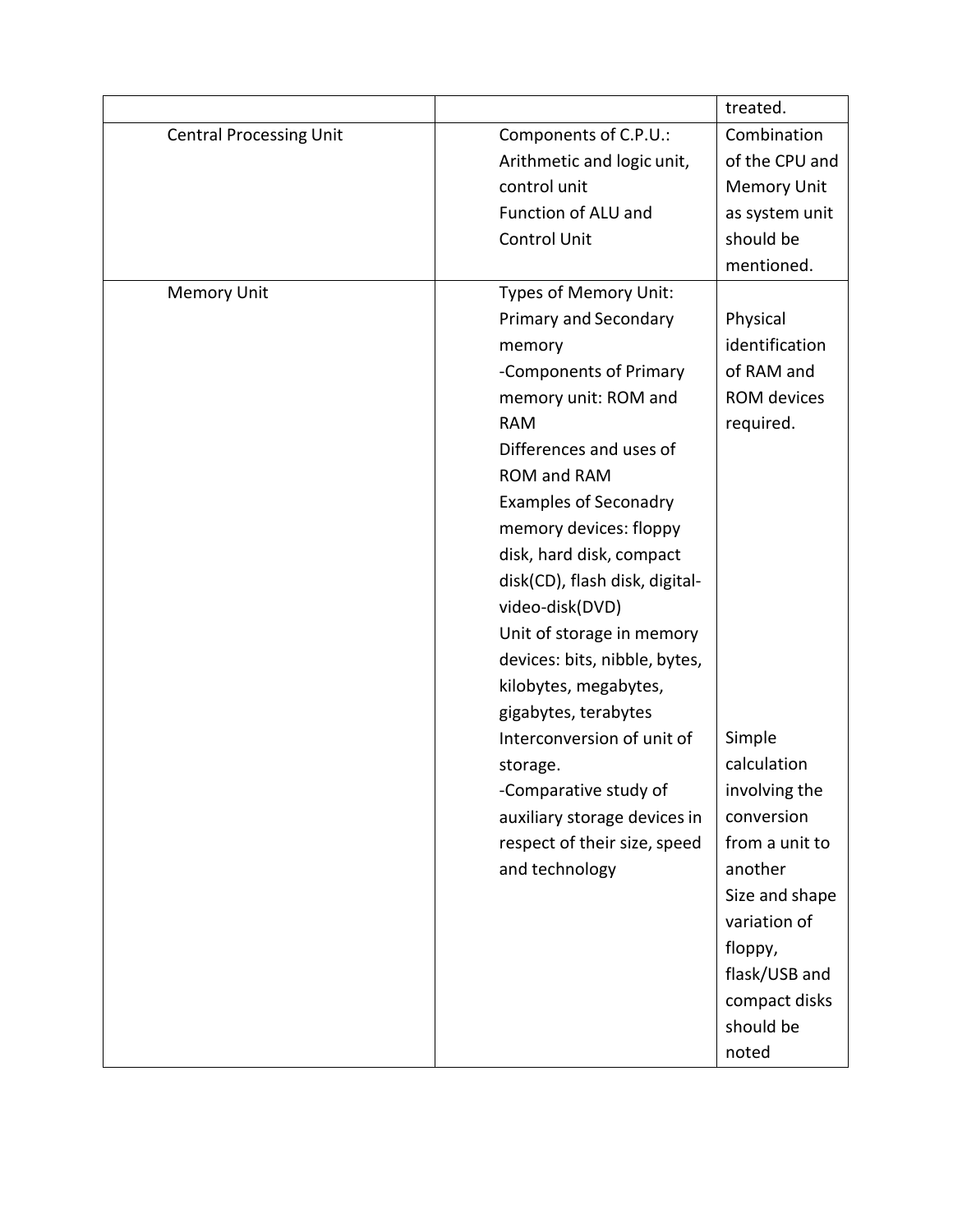| Logic Circuits           | -Definition, types and uses                                                                                                                                  | Logic equation                                      |
|--------------------------|--------------------------------------------------------------------------------------------------------------------------------------------------------------|-----------------------------------------------------|
|                          | of standard logic gate:                                                                                                                                      | for AND, NOT,                                       |
|                          | AND, NOT, OR                                                                                                                                                 | OR gate                                             |
|                          | Symbols of AND, NOT, OR                                                                                                                                      | should be                                           |
|                          | gates                                                                                                                                                        | treated.                                            |
|                          | -Construction of truth table                                                                                                                                 | Uses of logic                                       |
|                          | for standard logic gates                                                                                                                                     | gates are                                           |
|                          | -Differences between AND,                                                                                                                                    | required.                                           |
|                          | NOT, OR gates                                                                                                                                                |                                                     |
|                          | -NAND and NOR as                                                                                                                                             |                                                     |
|                          | alternative logic gates                                                                                                                                      |                                                     |
|                          | should be treated                                                                                                                                            |                                                     |
|                          | <b>Construction of Truth Table</b>                                                                                                                           |                                                     |
|                          | for NAND and NOR                                                                                                                                             |                                                     |
|                          | Construction of a simple                                                                                                                                     |                                                     |
|                          | comparator with -XOR(                                                                                                                                        |                                                     |
|                          | Exclusive OR)                                                                                                                                                | Simple                                              |
|                          | -NOR gate                                                                                                                                                    | definition of a                                     |
|                          |                                                                                                                                                              | comparator is                                       |
|                          |                                                                                                                                                              | required.                                           |
| <b>COMPUTER SOFTWARE</b> |                                                                                                                                                              |                                                     |
| System Software<br>(a)   | (i)<br>Definition and types of                                                                                                                               | <b>Differences</b>                                  |
|                          | software                                                                                                                                                     | between                                             |
|                          | System software                                                                                                                                              | system and                                          |
|                          | Application software                                                                                                                                         | application                                         |
|                          | System software and their<br>(ii)                                                                                                                            | software is                                         |
|                          |                                                                                                                                                              |                                                     |
|                          |                                                                                                                                                              |                                                     |
|                          |                                                                                                                                                              |                                                     |
|                          | $\blacksquare$                                                                                                                                               |                                                     |
|                          | virus                                                                                                                                                        |                                                     |
|                          |                                                                                                                                                              |                                                     |
|                          | (iii)<br><b>Examples of Operating</b>                                                                                                                        |                                                     |
|                          | System                                                                                                                                                       |                                                     |
|                          |                                                                                                                                                              |                                                     |
|                          |                                                                                                                                                              |                                                     |
|                          | MS-DOS etc                                                                                                                                                   |                                                     |
|                          | examples<br>Operating System e.g.<br><b>MS Windows</b><br>Translator e.g. Compiler<br>Tools/ Utility e.g. Anti-<br><b>MS Windows</b><br>Linux<br><b>UNIX</b> | required<br>Operating<br>systems of<br>phones, ipad |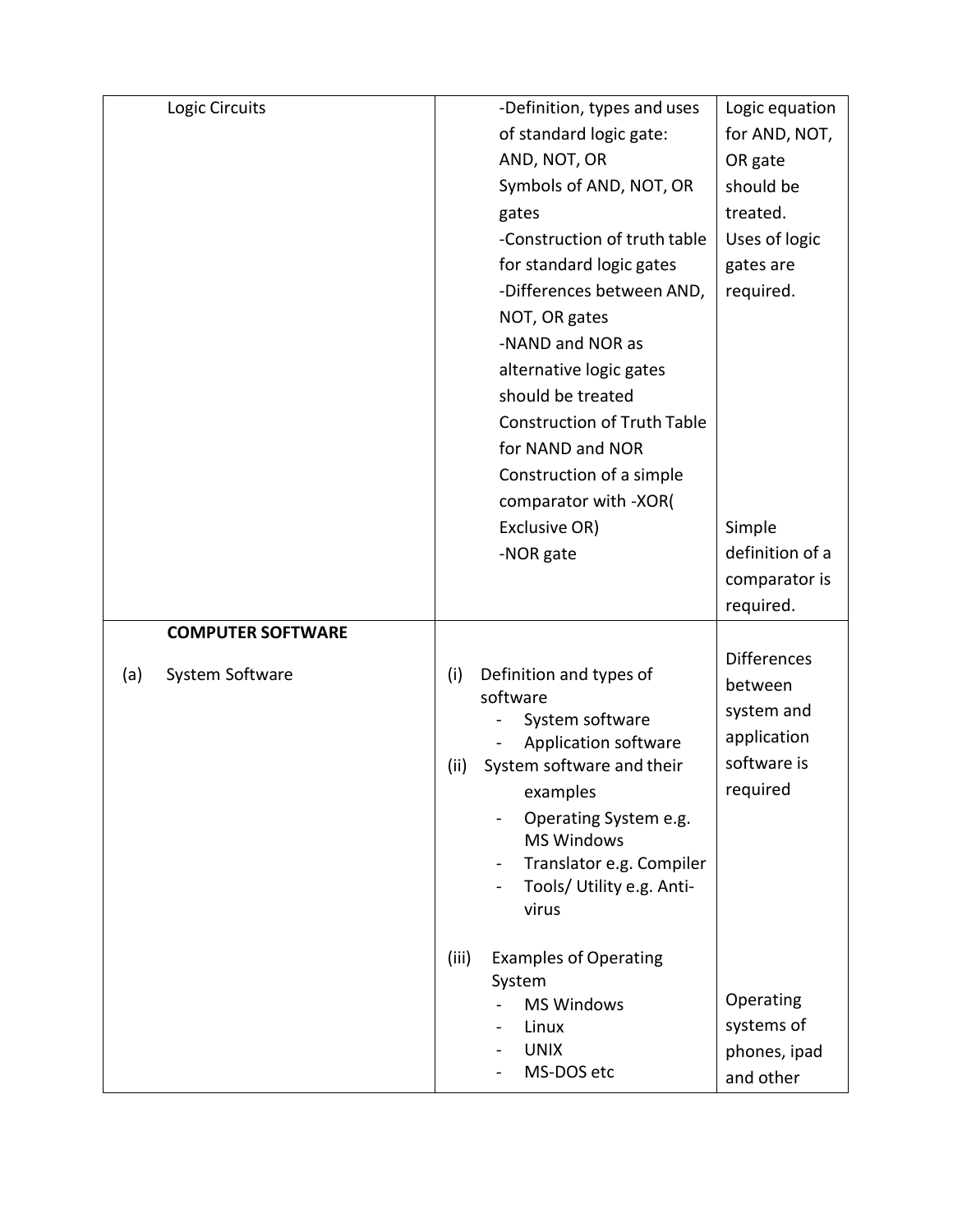|                                    |                                                                                                                                                                                                                                                                                                                                                                                                                                            | computerized                                                                                                                        |
|------------------------------------|--------------------------------------------------------------------------------------------------------------------------------------------------------------------------------------------------------------------------------------------------------------------------------------------------------------------------------------------------------------------------------------------------------------------------------------------|-------------------------------------------------------------------------------------------------------------------------------------|
|                                    | (iv)<br><b>Examples of Translators</b><br>Assemblers<br>Compilers<br>Interpreters<br><b>Examples of Utility</b><br>(v)<br>Programs<br>Editor<br>Anti-virus etc                                                                                                                                                                                                                                                                             | devices should<br>be treated.<br>E.g. Android,<br>Blackberry,<br>etc.<br><b>Differences</b><br>among the                            |
| (b)<br><b>Operating System</b>     | (i)<br>Definition, types,<br>examples and function<br>of Operating System<br><b>Graphic User</b><br>-<br>Interface(GUI)<br>GUI (MS Windows,<br>Linux, etc)<br>Command line (MS<br>DOS, UNIX, etc)                                                                                                                                                                                                                                          | translators<br>should be<br>noted<br><b>Differences</b><br>between GUI<br>and Command<br>line Operating<br>Systems are<br>required. |
| <b>Application Software</b><br>(c) | (i)<br>Definition and types of<br>application software<br>(ii)<br><b>Common Application</b><br>Packages and their<br>examples<br>Word processing(MS<br>Windows)<br>Spreadsheet(MS Excel)<br>-<br>Database(MS Access)<br>Graphics<br>Packages for<br>(iii)<br>spreadsheet purpose<br>Accounting software<br>Payroll program<br>$\blacksquare$<br><b>Banking software</b><br><b>Education management</b><br>software<br>Statistical packages | <b>Differences</b><br>between user<br>application<br>program and<br>application<br>packages are<br>required                         |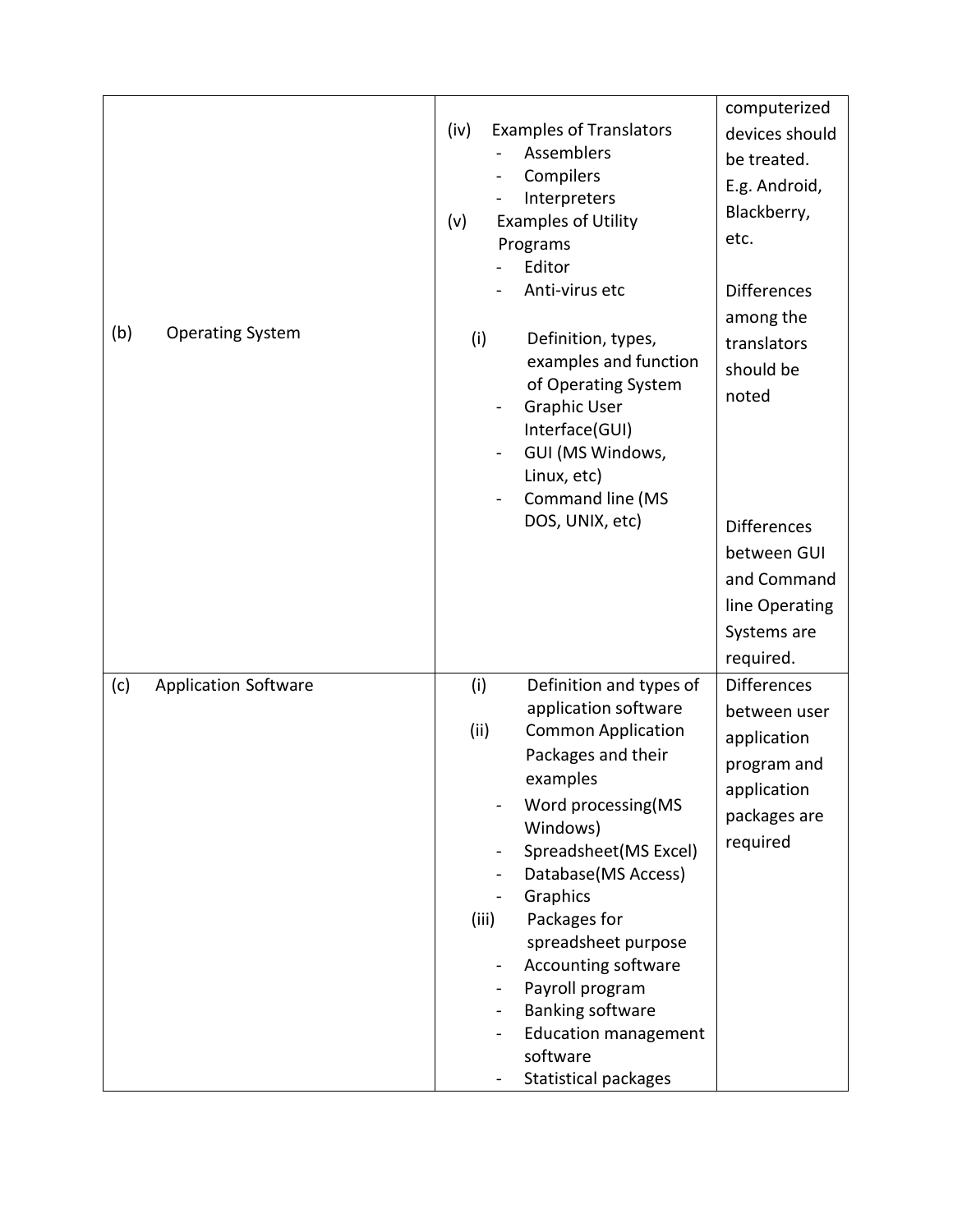|                             |       | Hospital management<br>software                                                                                         |               |
|-----------------------------|-------|-------------------------------------------------------------------------------------------------------------------------|---------------|
| <b>COMPUTER APPLICATION</b> |       |                                                                                                                         |               |
| (a) Word Processing         | (i)   | Definition and<br>examples of word<br>processing and word<br>processor<br>-MS Word<br>-Wordstar<br>-WordPerfect         |               |
|                             | (ii)  | Features of Word<br>Processing programs in<br>general.                                                                  |               |
|                             | (iii) | Application areas of<br><b>Word Processing</b><br>programs<br>-Office<br>-Publishing<br>-Journalism<br>-Education, etc. |               |
|                             | (iv)  | Features of MS                                                                                                          |               |
|                             |       | Word                                                                                                                    |               |
|                             | (v)   | Steps in activating and<br>exiting MS Word                                                                              |               |
|                             | (vi)  | Basic operations in MS                                                                                                  | Definition of |
|                             |       | Word<br>-Create                                                                                                         | each          |
|                             |       | - Edit                                                                                                                  | operational   |
|                             |       | Save                                                                                                                    | term is       |
|                             |       | -Retrieve                                                                                                               | required.     |
|                             |       | -Print                                                                                                                  |               |
|                             |       | - Close                                                                                                                 |               |
|                             | (vii) | Further operations                                                                                                      |               |
|                             |       | in MS Word                                                                                                              |               |
|                             |       | -move                                                                                                                   |               |
|                             |       | -copy                                                                                                                   |               |
|                             |       | -cut                                                                                                                    |               |
|                             |       | -use of different                                                                                                       |               |
|                             |       | <b>Types</b>                                                                                                            |               |
|                             |       | and sizes of fonts                                                                                                      |               |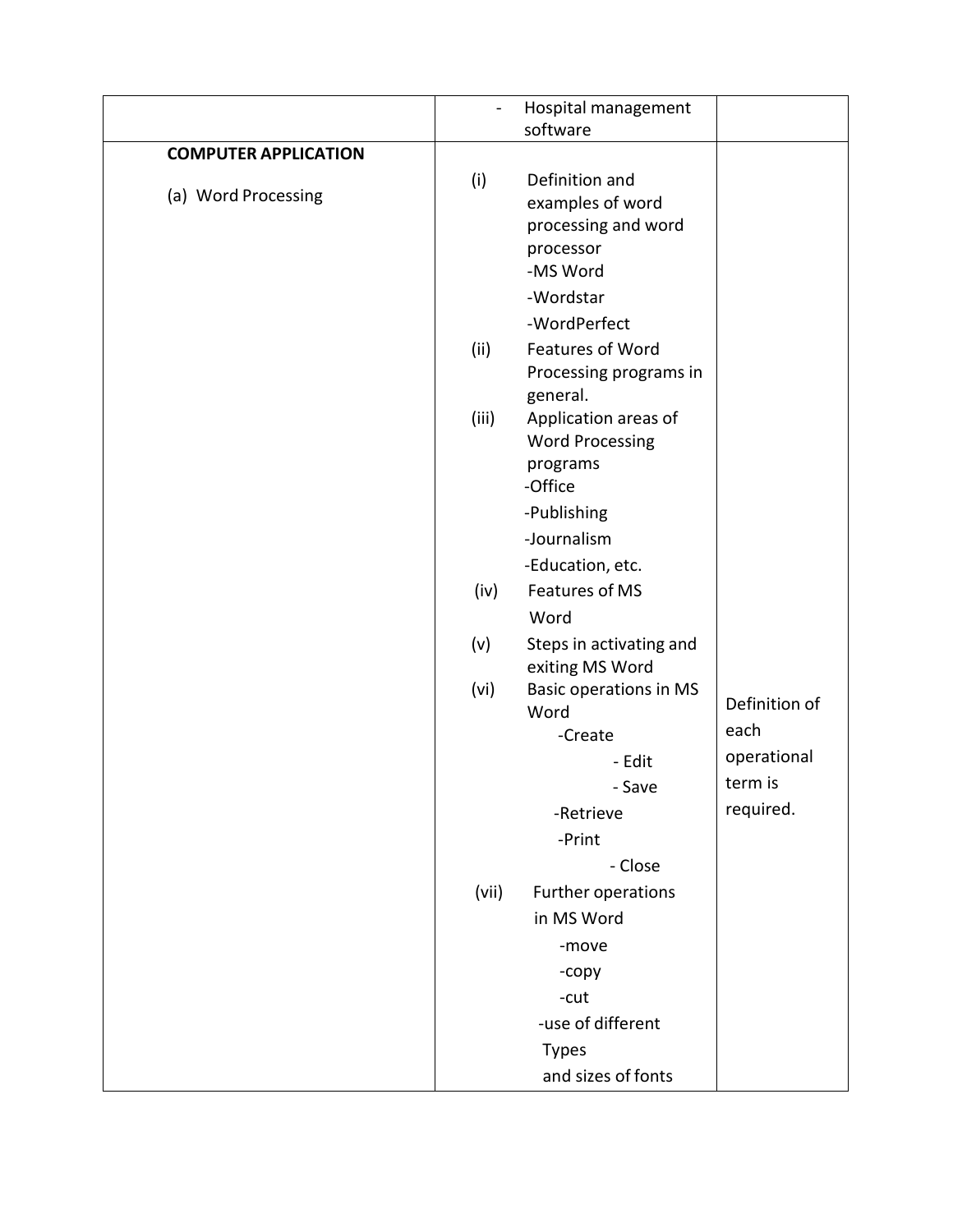|                 | -formatting                 |  |
|-----------------|-----------------------------|--|
|                 | -justifying                 |  |
|                 | -search/explore             |  |
|                 | -spell checking             |  |
|                 |                             |  |
|                 | -file merging, etc          |  |
| (b) Spreadsheet | (i) Definition and examples |  |
|                 | of spreadsheet program      |  |
|                 | -VisiCALC                   |  |
|                 | -MS Excel                   |  |
|                 | -SuperCALC                  |  |
|                 | -Autocad, etc               |  |
|                 | (ii) Feature of             |  |
|                 | spreadsheet program         |  |
|                 | (iii) Application areas of  |  |
|                 | Spreadsheet                 |  |
|                 | programs:                   |  |
|                 | -Accounting                 |  |
|                 | -Statistical                |  |
|                 | calculatio                  |  |
|                 | n                           |  |
|                 | -Student result, etc        |  |
|                 | (iv)Features of MS Excel    |  |
|                 | Environment                 |  |
|                 | -status bar                 |  |
|                 | -menu bar                   |  |
|                 | -formula bar, etc           |  |
|                 | (v)Definition of basic      |  |
|                 | terms in MS                 |  |
|                 | Excel                       |  |
|                 | -worksheet                  |  |
|                 | -workbook                   |  |
|                 | -cells                      |  |
|                 | -cell ranges                |  |
|                 | (vi) Data types in Excel    |  |
|                 | -Number                     |  |
|                 | -Labels                     |  |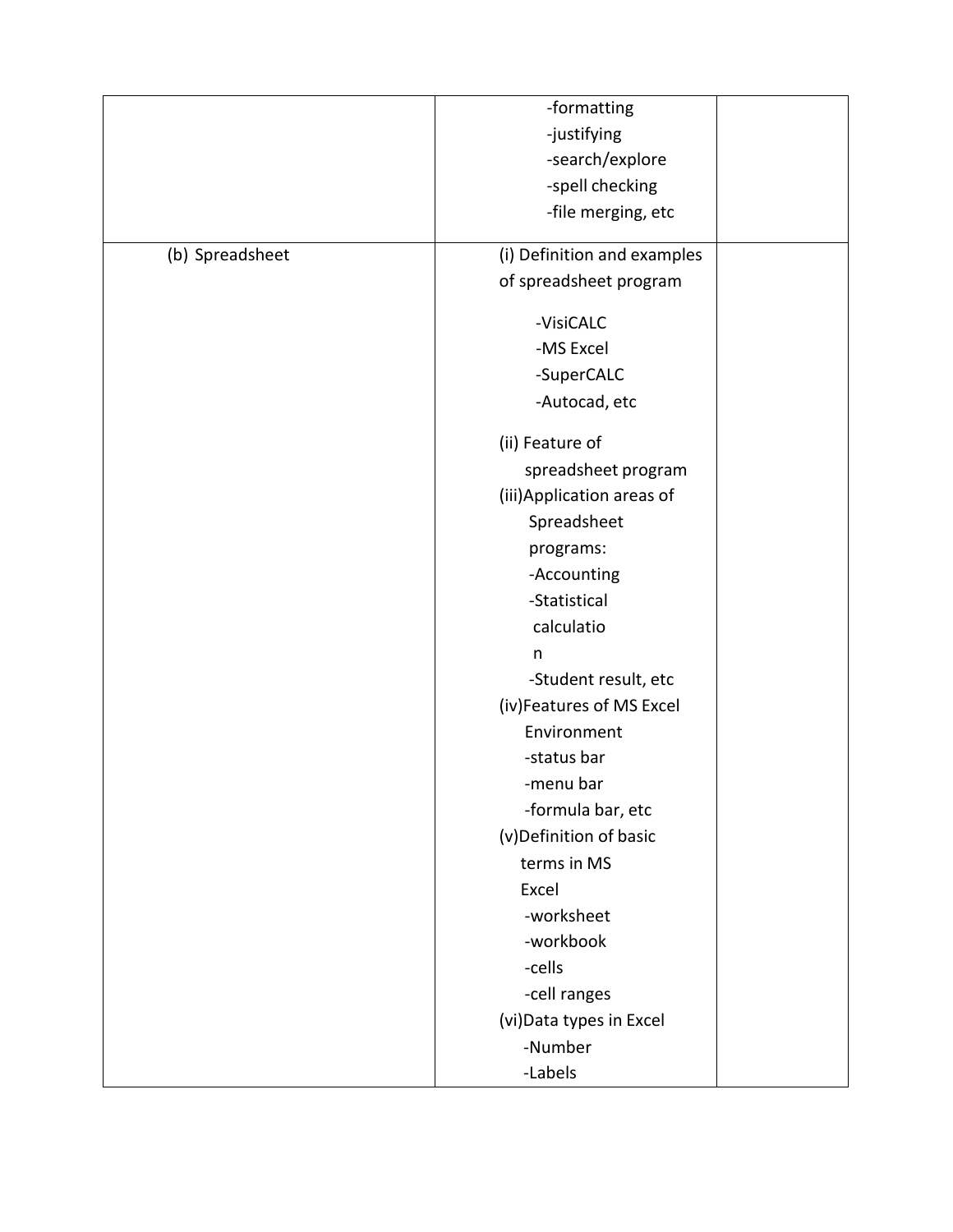|              | (vii) Basic operation in               |                  |
|--------------|----------------------------------------|------------------|
|              | Excel                                  |                  |
|              | -Data Entry                            | Simple           |
|              | -Saving                                | calculations     |
|              | -Retrieve                              | with and         |
|              | Copy                                   | without built-   |
|              | -Move                                  | in function e.g. |
|              | (viii) Arithmetic                      | sum, average,    |
|              | calculations using                     | etc              |
|              | formula and built-in                   |                  |
|              | function                               |                  |
|              | (ix) Additional operation              |                  |
|              | in Excel                               |                  |
|              | -Editing                               |                  |
|              | -Formatting                            |                  |
|              | -Printing                              |                  |
|              | -Drawing charts, etc                   |                  |
|              |                                        |                  |
|              |                                        |                  |
|              |                                        | Pie chart,       |
|              |                                        | histogram, bar   |
|              |                                        |                  |
|              |                                        | chart, etc       |
| (c) Database | (i) Definition of database             |                  |
|              | and database packages                  |                  |
|              | (ii) Examples of database              |                  |
|              | packages                               |                  |
|              | -Dbase IV,                             |                  |
|              | -Foxbase                               |                  |
|              | -MS Access                             |                  |
|              | -Oracle, etc                           |                  |
|              | (iii) Basic terms in                   |                  |
|              | Database                               |                  |
|              | -File                                  |                  |
|              | -Record                                |                  |
|              | -Field                                 |                  |
|              | -Key                                   |                  |
|              | (iv) Types of database<br>organization |                  |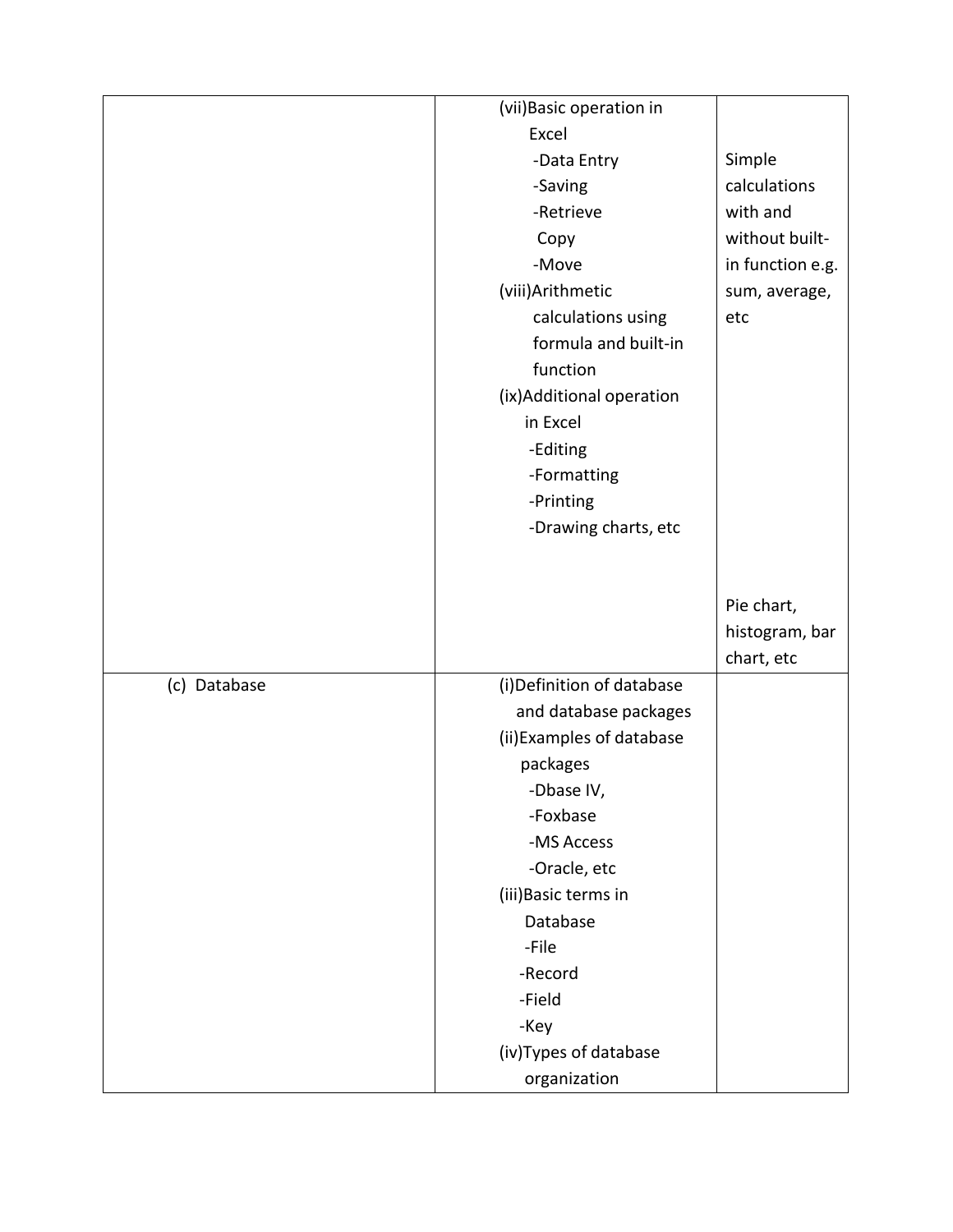| methods and their         |  |
|---------------------------|--|
| features                  |  |
| -Hierarchical             |  |
| -Network                  |  |
| -Relational               |  |
| (v)Features of database   |  |
| format                    |  |
| -Files designed as        |  |
| tables                    |  |
| -Tables comprise          |  |
| row and                   |  |
| columns                   |  |
| -Row containing           |  |
| related                   |  |
| information               |  |
| about a record.           |  |
| -Column                   |  |
| containing                |  |
| specific type of          |  |
| information               |  |
| about a field.            |  |
| (vi)Steps in creating     |  |
| database                  |  |
| -define the structure     |  |
| -indicate field           |  |
| type(numeric,             |  |
| character, data,          |  |
| text, etc)                |  |
| -enter data               |  |
| -save data                |  |
| (vii) Basic operations on |  |
| already                   |  |
| created database.         |  |
| Database                  |  |
| -searching                |  |
| -modifying                |  |
| -sorting                  |  |
| -reporting                |  |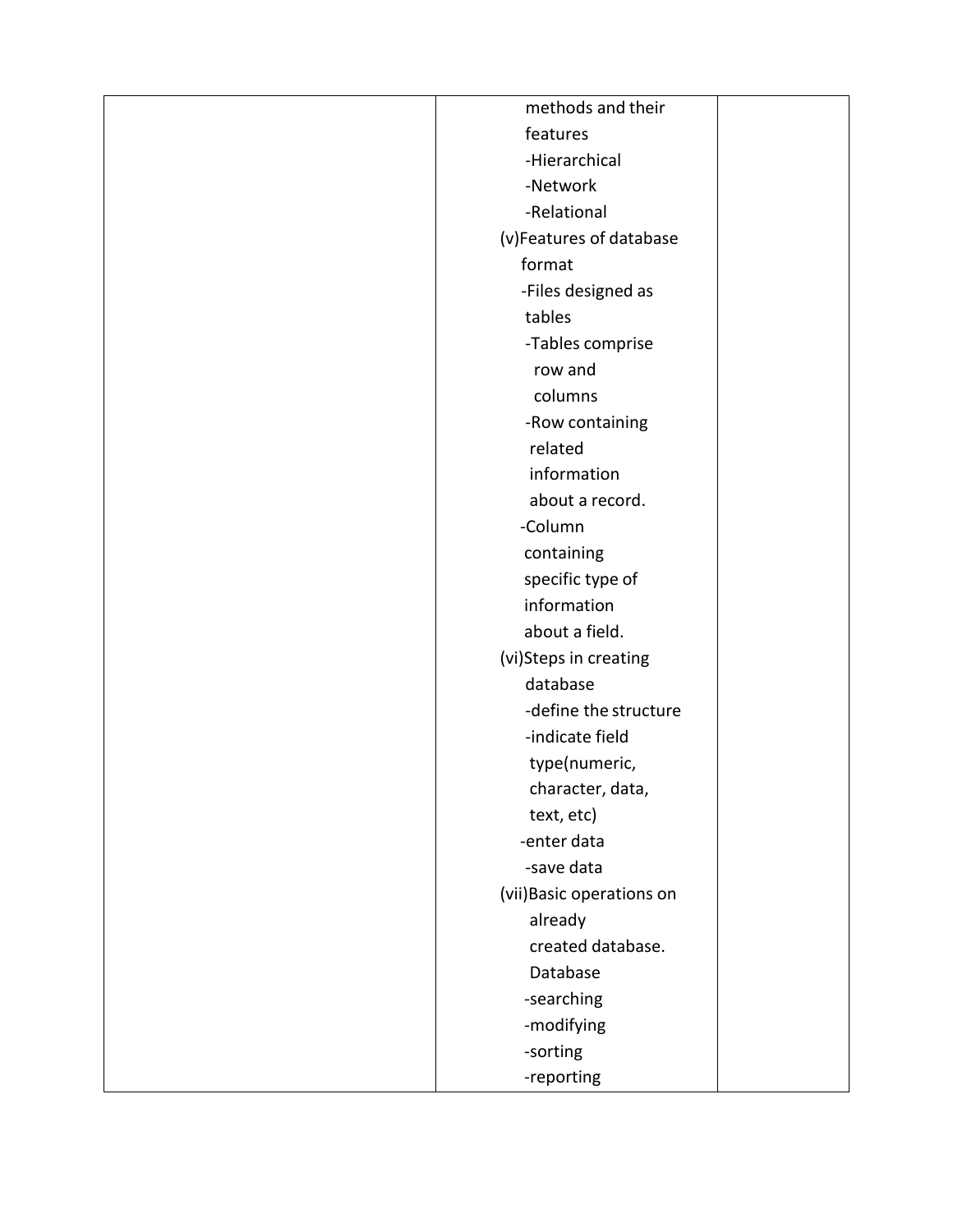|                          | -selecting                  |  |
|--------------------------|-----------------------------|--|
|                          | -inserting, etc             |  |
|                          |                             |  |
| (d) Graphics             | (i) Definition of Graphics  |  |
|                          | (ii) Examples of Graphics   |  |
|                          | packages                    |  |
|                          | -Paint                      |  |
|                          | -Harvard graphics           |  |
|                          | -Photoshop                  |  |
|                          | -Coreldraw, etc             |  |
|                          | (iii)Features in activating |  |
|                          | and existing                |  |
|                          | Coreldraw                   |  |
|                          | (iv)Simple design using     |  |
|                          | Coreldraw                   |  |
|                          | -Business card              |  |
|                          | -School logo                |  |
|                          | -National flag              |  |
|                          | -Invitation card            |  |
|                          | -Certification, etc         |  |
| (e) Presentation package | (i)Definition of            |  |
|                          | presentation                |  |
|                          | package                     |  |
|                          | (ii) Examples of            |  |
|                          | presentation package        |  |
|                          | -MS PowerPoint, etc         |  |
|                          | (iii)Features of            |  |
|                          | PowerPoint                  |  |
|                          | environment                 |  |
|                          | (iv)Steps in activating     |  |
|                          | and exiting                 |  |
|                          | PowerPoint                  |  |
|                          | (v)PowerPoint operation     |  |
|                          | -create new                 |  |
|                          | presentation                |  |
|                          | -insert pictures, text,     |  |
|                          | graphs                      |  |
|                          | -animated contents          |  |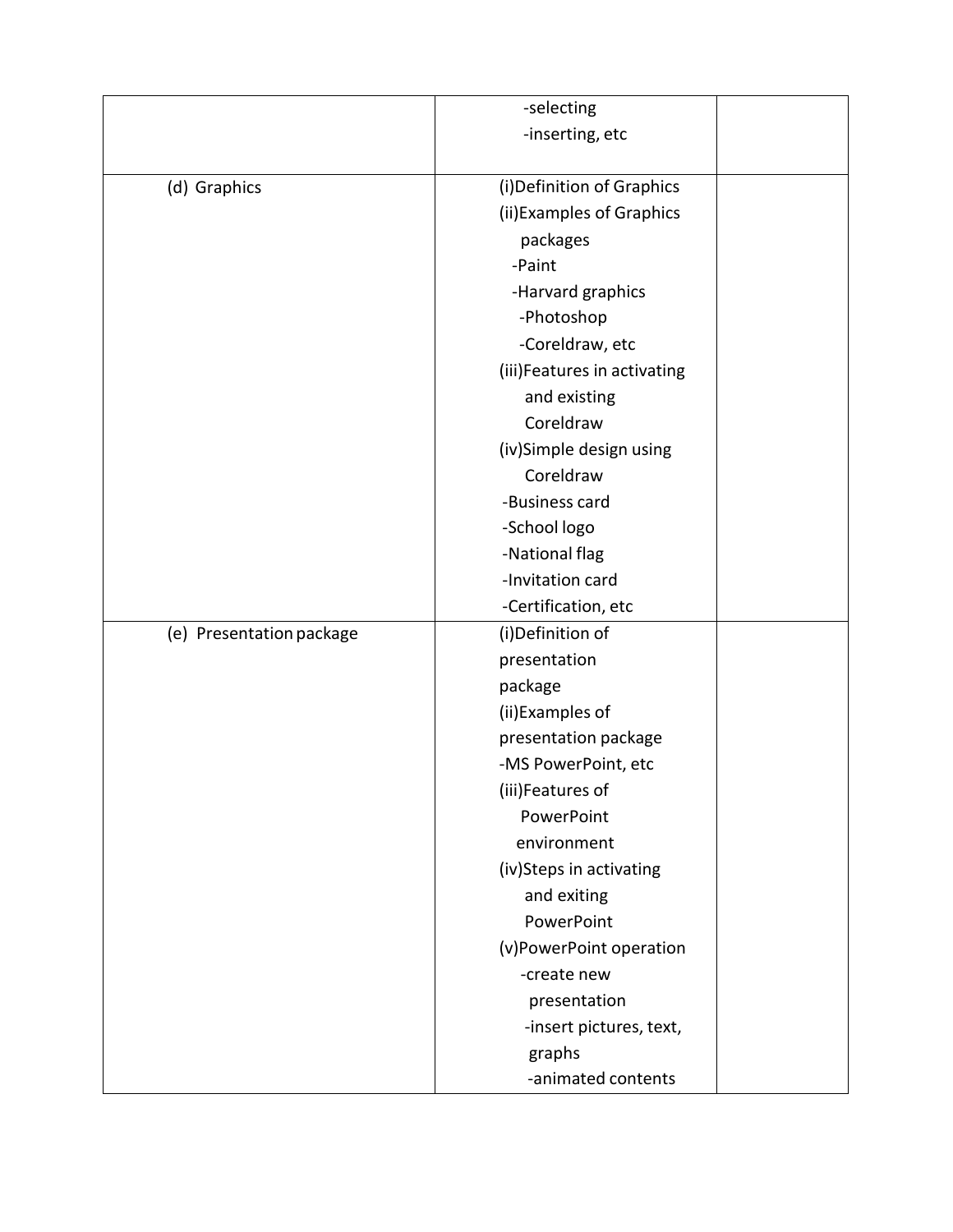|                                | -add new slide           |                    |
|--------------------------------|--------------------------|--------------------|
|                                | -save presentation       |                    |
|                                | -run slide show          |                    |
|                                | -print presentation      |                    |
|                                | -close presentation      |                    |
| <b>MANAGING COMPUTER FILES</b> |                          |                    |
|                                | (i) Definition of some   |                    |
| (a) Concept of Computer Files  | terms                    |                    |
|                                | -computer file           |                    |
|                                | -record                  |                    |
|                                | -field                   |                    |
|                                | -data item               |                    |
|                                | (ii) Types of data item  |                    |
|                                | -numeric                 |                    |
|                                | -alphabetic              |                    |
|                                | -alphanumeric            |                    |
|                                | (iii)File structure      | <b>Differences</b> |
|                                | organisation             | among the          |
|                                | (Data item-record-       | organization       |
|                                | file-database)           | methods are        |
|                                | (iv) Types of file       | required           |
|                                | organization             |                    |
|                                | -serial                  |                    |
|                                | -sequential              |                    |
|                                | -index                   |                    |
|                                | -random                  |                    |
|                                | (v) Methods of accessing |                    |
|                                | files                    |                    |
|                                | -serial                  |                    |
|                                | -sequential              |                    |
|                                | -random                  |                    |
|                                | (vi) File classification |                    |
|                                | -master file             |                    |
|                                | -transaction file        |                    |
|                                | -reference file          |                    |
|                                | (vii)Criteria for        |                    |
|                                | classifying files:       |                    |
|                                | -nature of               |                    |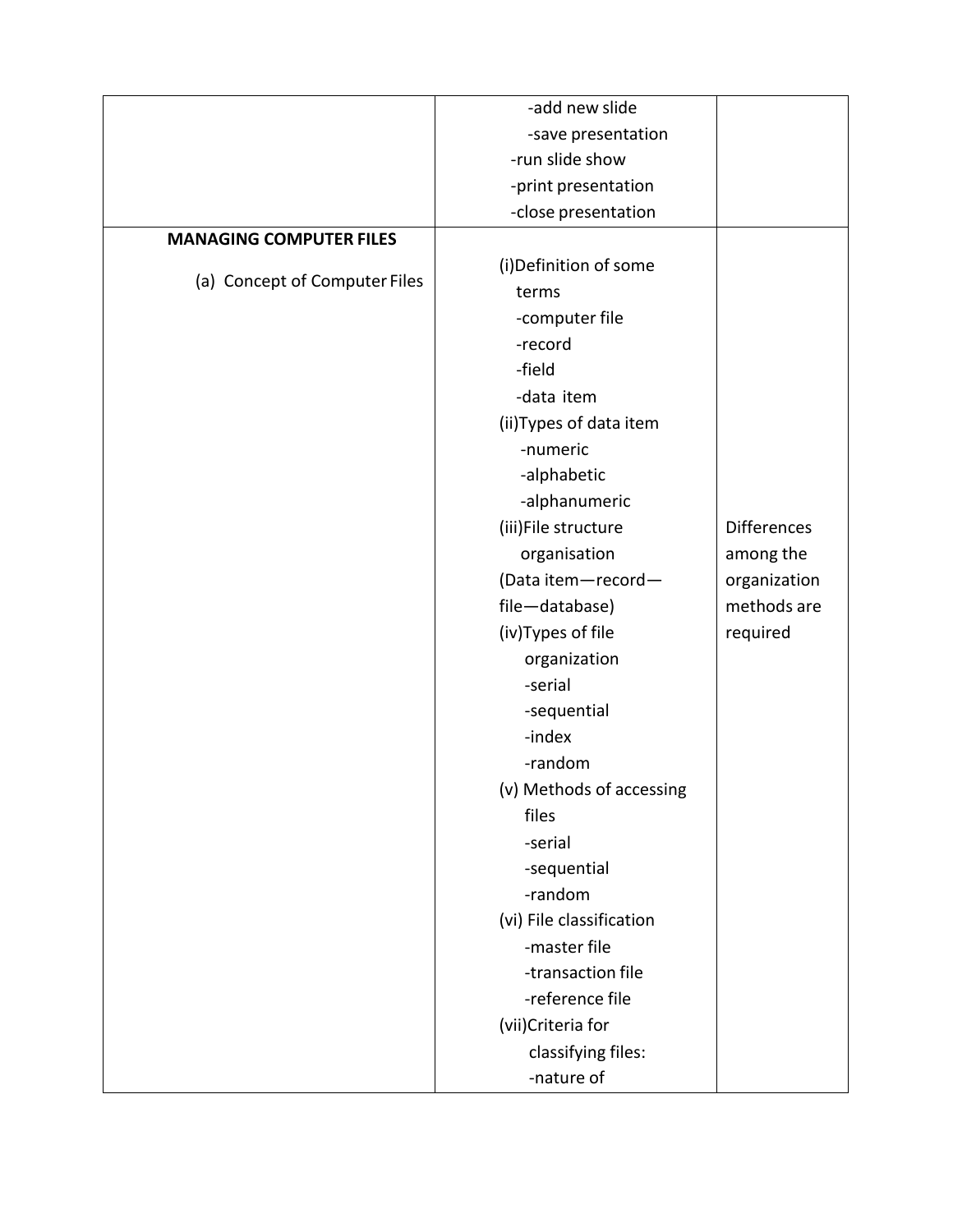|                             | content(program           |                 |
|-----------------------------|---------------------------|-----------------|
|                             | and data)                 |                 |
|                             | -organisation             |                 |
|                             | method                    |                 |
|                             | -storage medium           |                 |
|                             |                           |                 |
|                             | (i) Basic operation on    |                 |
| (b) Handling Computer Files | computer files            | File processing |
|                             | -file                     | using BASIC     |
|                             | -delete                   | programming     |
|                             | -retrieve                 | is required.    |
|                             | -insert                   |                 |
|                             | -copy                     |                 |
|                             | -view                     |                 |
|                             | -update                   |                 |
|                             | -open                     |                 |
|                             | -close                    |                 |
|                             | (ii) Effect of file       |                 |
|                             | insecurity                |                 |
|                             | -data loss                |                 |
|                             | -data corruption          |                 |
|                             | -data becomes             |                 |
|                             | unreliable                |                 |
|                             | (iii) Causes of data loss |                 |
|                             | -over-writing             |                 |
|                             | -inadvertent              |                 |
|                             | deletion                  |                 |
|                             | (iv)Methods of file       |                 |
|                             | security                  |                 |
|                             | -use of backup            |                 |
|                             | -use of antivirus         |                 |
|                             | -password                 |                 |
|                             | -proper labelling         |                 |
|                             | of storage                |                 |
|                             | devices, etc              |                 |
|                             | (v) Differences between   |                 |
|                             | computer files and        |                 |
|                             | manual files              |                 |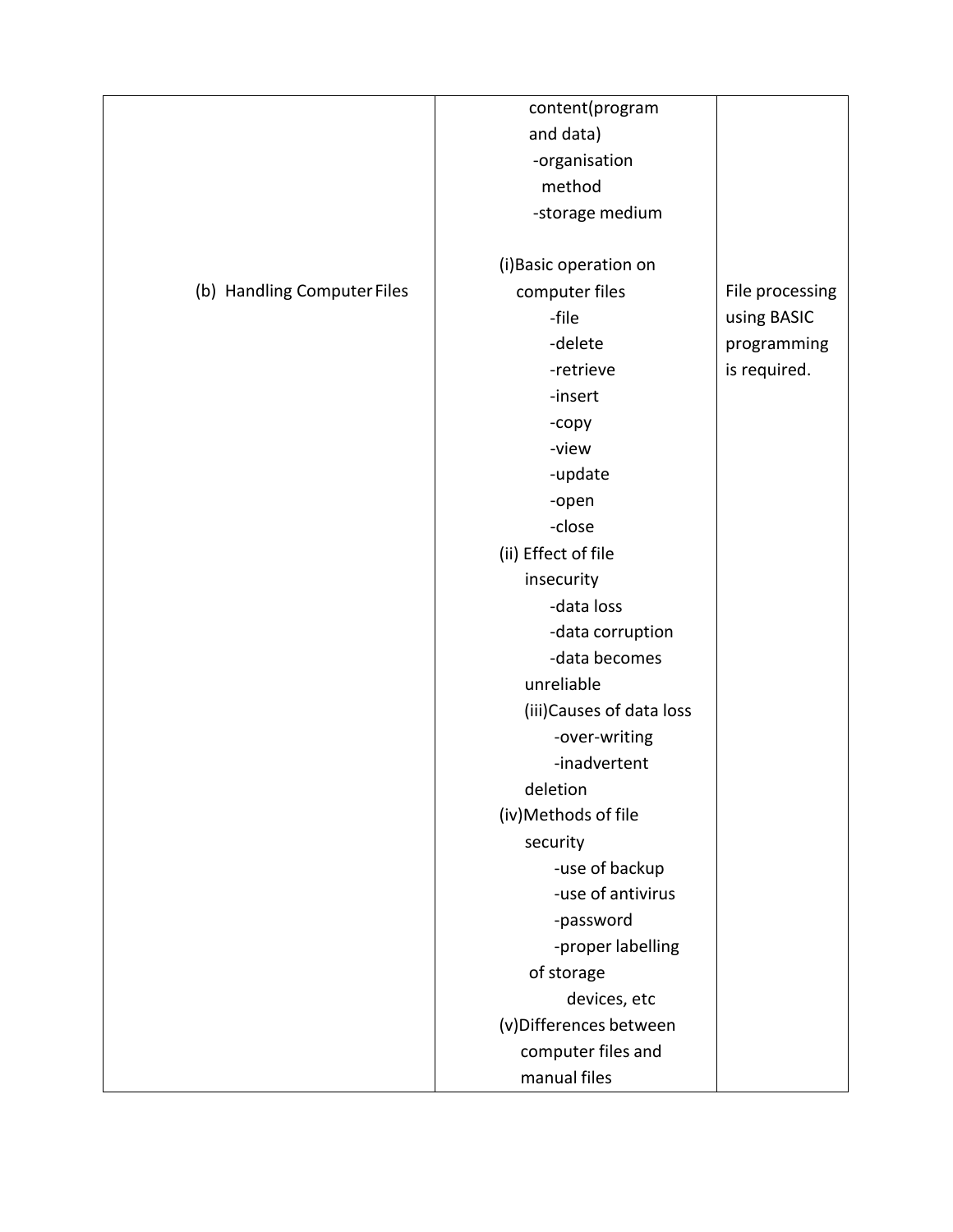|                                  | (vi)Advantages of            |                   |
|----------------------------------|------------------------------|-------------------|
|                                  | computer files               |                   |
|                                  | -more secure                 |                   |
|                                  | -fast to                     |                   |
|                                  | access, etc                  |                   |
|                                  | (vii) Disadvantages of       |                   |
|                                  | computer files               |                   |
|                                  | -expensive to set up         |                   |
|                                  |                              |                   |
|                                  | -irregular supply            |                   |
|                                  | of electricity               |                   |
|                                  |                              |                   |
| <b>BASIC COMPUTER OPERATIONS</b> |                              |                   |
| (a) Booting and shutting         | (i) Description and types    | <b>Difference</b> |
| down process                     | of booting process           | between cold      |
|                                  | (ii) Types of booting        | and warm          |
|                                  | process                      | booting should    |
|                                  | -cold booting                | be treated        |
|                                  | -warm booting                |                   |
|                                  | (iii)Steps involved in :     |                   |
|                                  | -booting a                   |                   |
|                                  | computer;                    |                   |
|                                  | -shutting down a             |                   |
|                                  | computer                     |                   |
|                                  | (iv)Identification of        |                   |
|                                  | features on a desktop        |                   |
|                                  |                              |                   |
|                                  |                              |                   |
|                                  |                              |                   |
|                                  | (i) Definition of registers, |                   |
| (b) Computer Data<br>Conversion  | address, bus                 | Fetch-execute     |
|                                  | (ii) Types and functions     | cycle is not      |
|                                  | of registers: MDR,           | required          |
|                                  | CIR, SCR                     |                   |
|                                  | (iii) Differences between    |                   |
|                                  | register and main            |                   |
|                                  | memory                       |                   |
|                                  |                              |                   |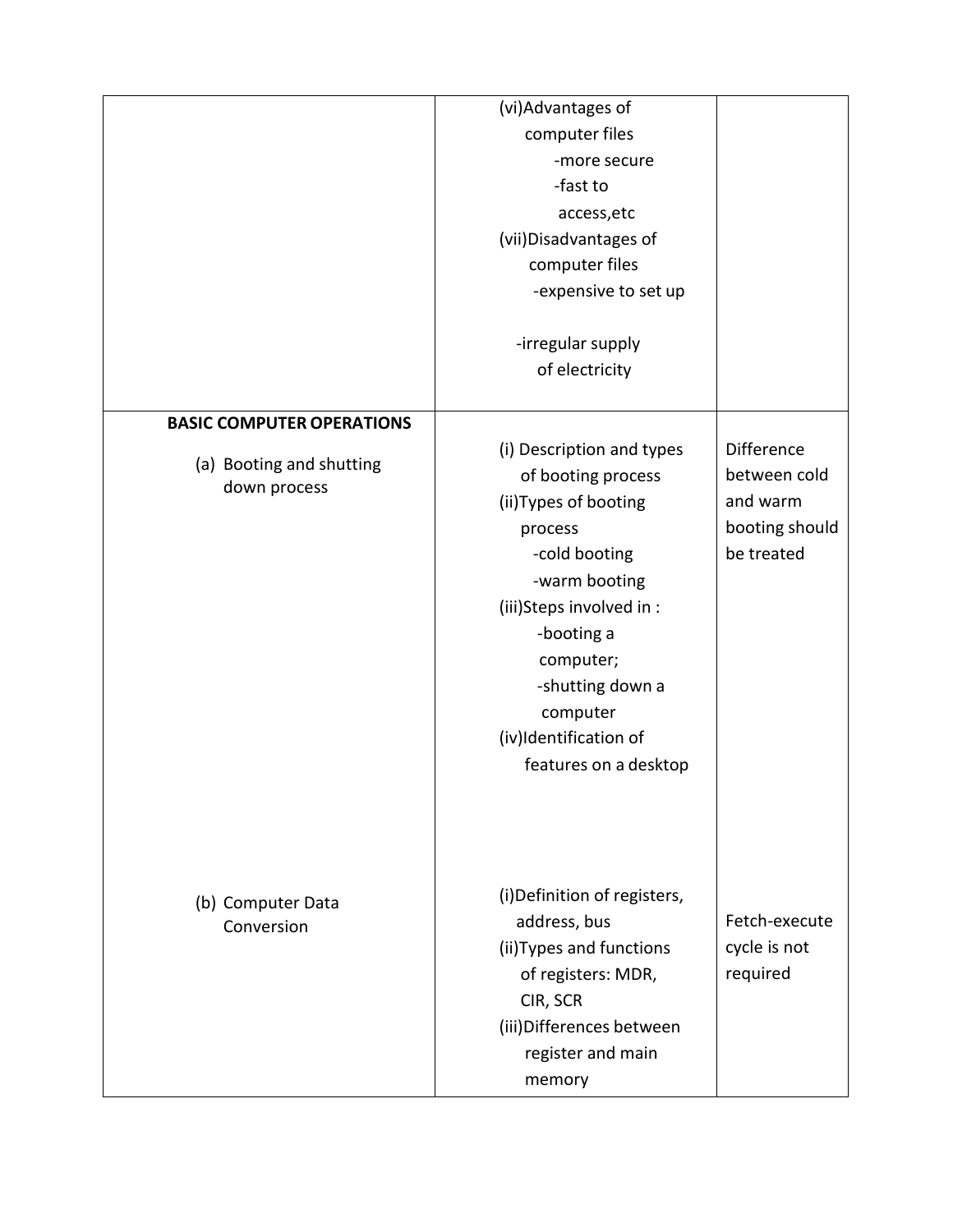|                           | (iv)Steps involved in<br>how a computer<br>converts data to<br>required information<br>(Input-Process-Output)<br>(v)Factors affecting<br>speed of data transfer:                                                                                                                                                                           |  |
|---------------------------|--------------------------------------------------------------------------------------------------------------------------------------------------------------------------------------------------------------------------------------------------------------------------------------------------------------------------------------------|--|
|                           | -bus speed;<br>-bus width.                                                                                                                                                                                                                                                                                                                 |  |
| <b>INFORMATION AND</b>    |                                                                                                                                                                                                                                                                                                                                            |  |
| <b>COMMUNICATION</b>      |                                                                                                                                                                                                                                                                                                                                            |  |
| <b>TECHNOLOGY(ICT)</b>    |                                                                                                                                                                                                                                                                                                                                            |  |
| (a) Communication Systems | (i) What'ICT' acronym<br>stands for.<br>(ii) Types of ICT<br>-Broadcasting<br>-Telecommunication<br>-Data Network<br>-Information<br>Systems<br>-Satellite<br>Communications<br>-Examples of<br><b>Broadcasting</b><br>-Radio<br>broadcasting<br>-Television<br>broadcasting<br>-Satellite system<br>-Examples of<br>Telecommunicatio<br>n |  |
|                           | -Public Switched<br>Telephone Network(PSTN)-                                                                                                                                                                                                                                                                                               |  |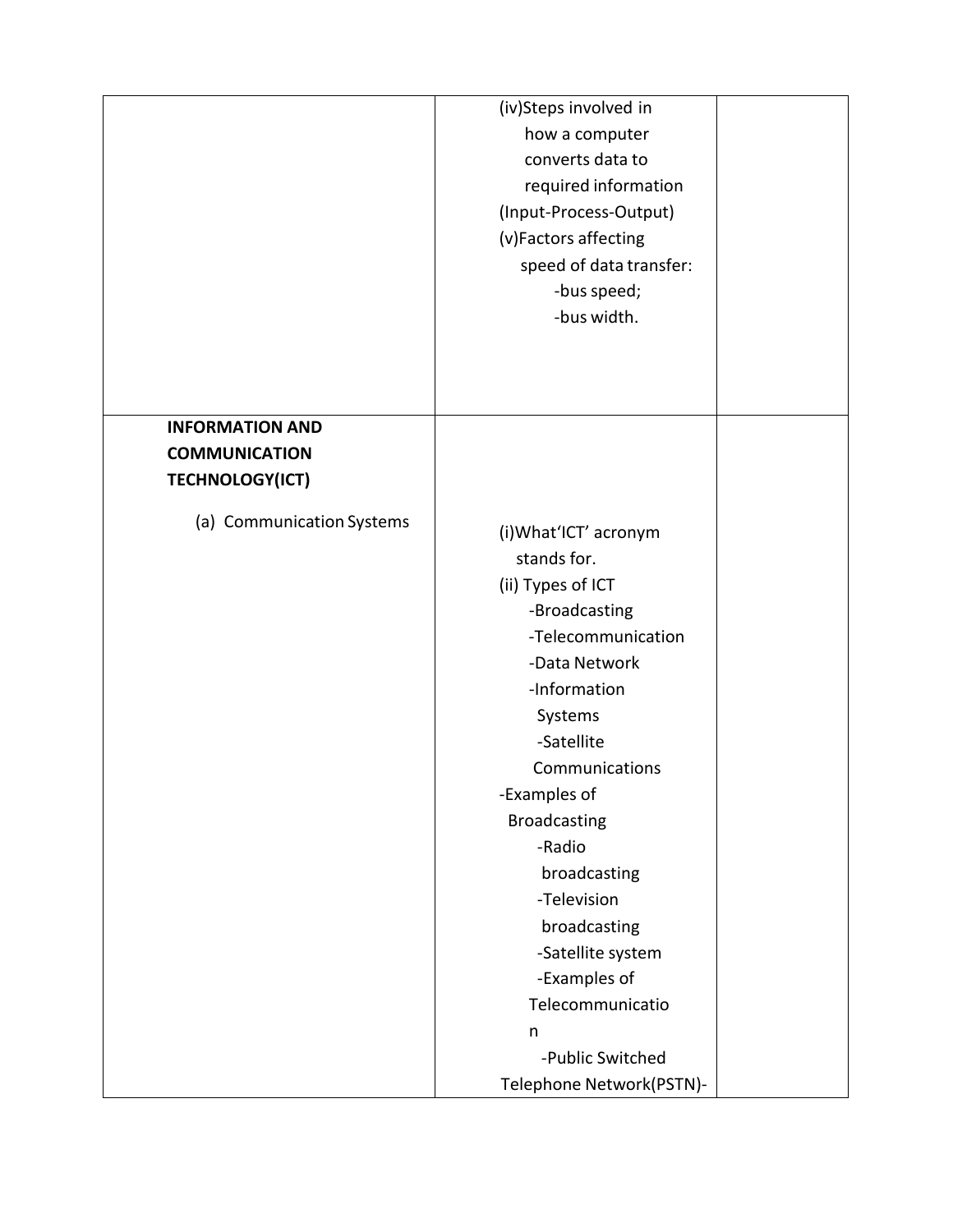|                              | -Mobile phone                |                |
|------------------------------|------------------------------|----------------|
|                              | systems                      |                |
|                              | -Circuit Switched            |                |
|                              | Packet                       |                |
|                              | Telephone                    |                |
|                              | System(CSPT)                 |                |
|                              | -Satellite telephone         |                |
|                              | system                       |                |
|                              | -Fixed wireless              |                |
|                              | telephone                    |                |
|                              | system                       |                |
|                              | -Examples of data            |                |
|                              | networks                     |                |
|                              | -Personal Area               |                |
|                              | Network(PAN)                 |                |
|                              | -Local Area                  |                |
|                              |                              |                |
|                              | Network(LAN)                 |                |
|                              | -Metropolitan Area           |                |
|                              | Network(MAN)                 |                |
|                              | -Wide Area                   |                |
|                              | Network(WAN                  |                |
|                              |                              |                |
|                              | -Internet                    |                |
|                              | -Examples of                 |                |
|                              | <b>Information Systems</b>   |                |
|                              | -Data Processing             |                |
|                              | System                       |                |
|                              | -Global Positioning          |                |
|                              | System(GPS)                  |                |
|                              |                              |                |
|                              |                              |                |
| (b) Application areas of ICT | (i) Application Areas of ICT | Definition and |
|                              | include                      | description of |
|                              | the following:               | these terms    |
|                              | -Teleconferencing            | are required   |
|                              | -Video conferencing          |                |
|                              | -Telecommuting               |                |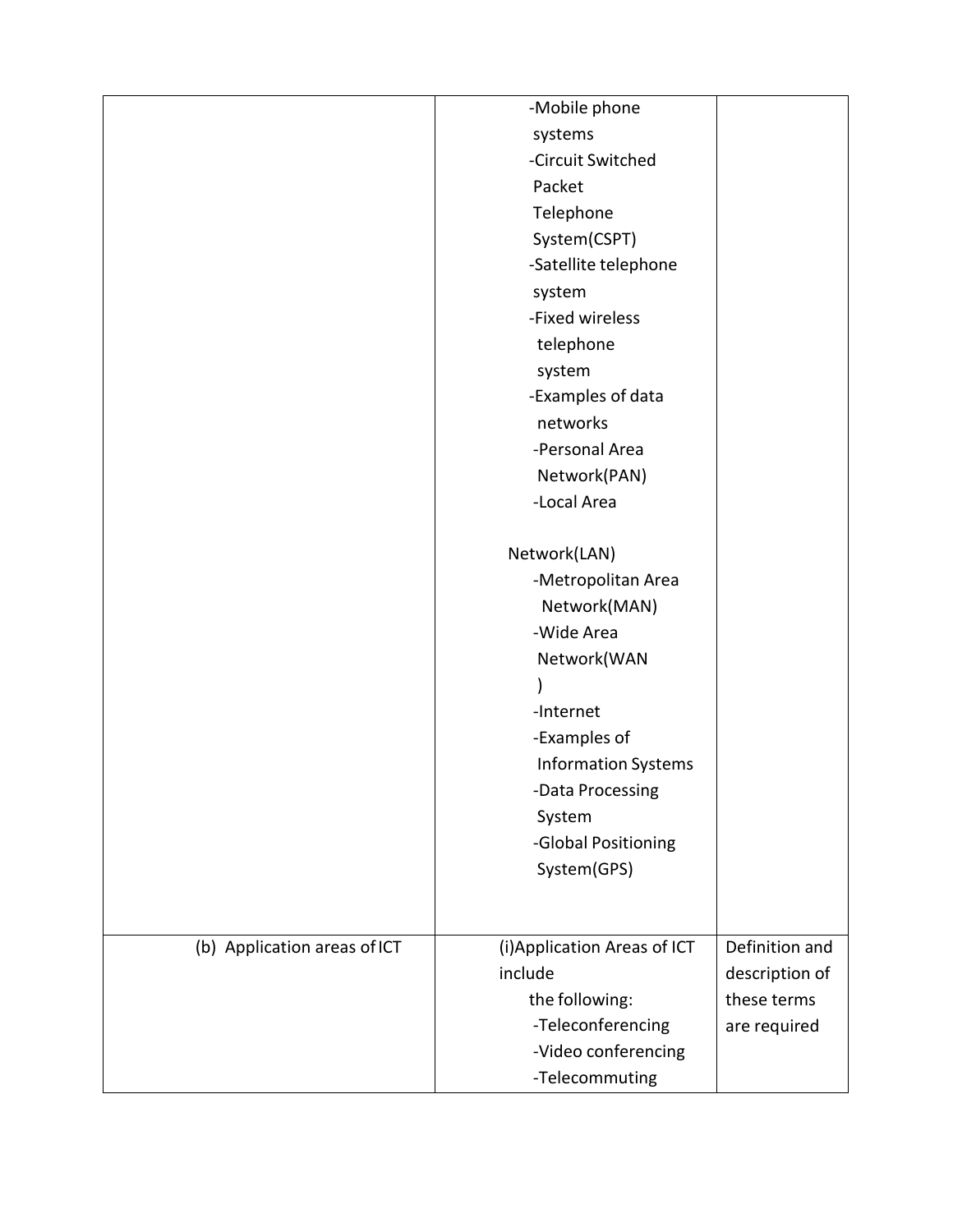|             | -Telecomputing             |                |
|-------------|----------------------------|----------------|
|             | -Messaging                 |                |
|             | -Information search,       |                |
|             | retrieval                  |                |
|             | and archival.              |                |
|             | (ii)ICT based gadgets      |                |
|             | and their                  | Knowledge on   |
|             | operations                 | the operations |
|             | -Mobile phones             | on these ICT-  |
|             | -Computers                 | based gadgets  |
|             | -Fax machines              | is required.   |
|             | -Automated Teller          |                |
|             | Machines(ATM)              |                |
|             | -Dispensing                |                |
|             | machines                   |                |
|             | -Point of Sale             |                |
|             | Machines                   |                |
|             | - Automated Cash           |                |
|             | Register(ACR)              |                |
|             | -Radio sets                |                |
|             | -Television sets, etc      |                |
| (c)Internet | (i) Definition of Internet |                |
|             | and some                   |                |
|             | Internet terms:            |                |
|             | -Homepage                  | Demonstratio   |
|             | -Browse                    | n of these     |
|             | -Browser                   | terms through  |
|             | -Chatroom                  | Internet       |
|             | -Cybercafe                 | access is      |
|             | -HTTP                      | required       |
|             | -HTML                      |                |
|             | $-ISP$                     |                |
|             | -Webpage                   |                |
|             | -Website, etc              |                |
|             |                            |                |
|             | (ii) Types of internet     |                |
|             | browsers                   |                |
|             | -Internet explorer         | Access         |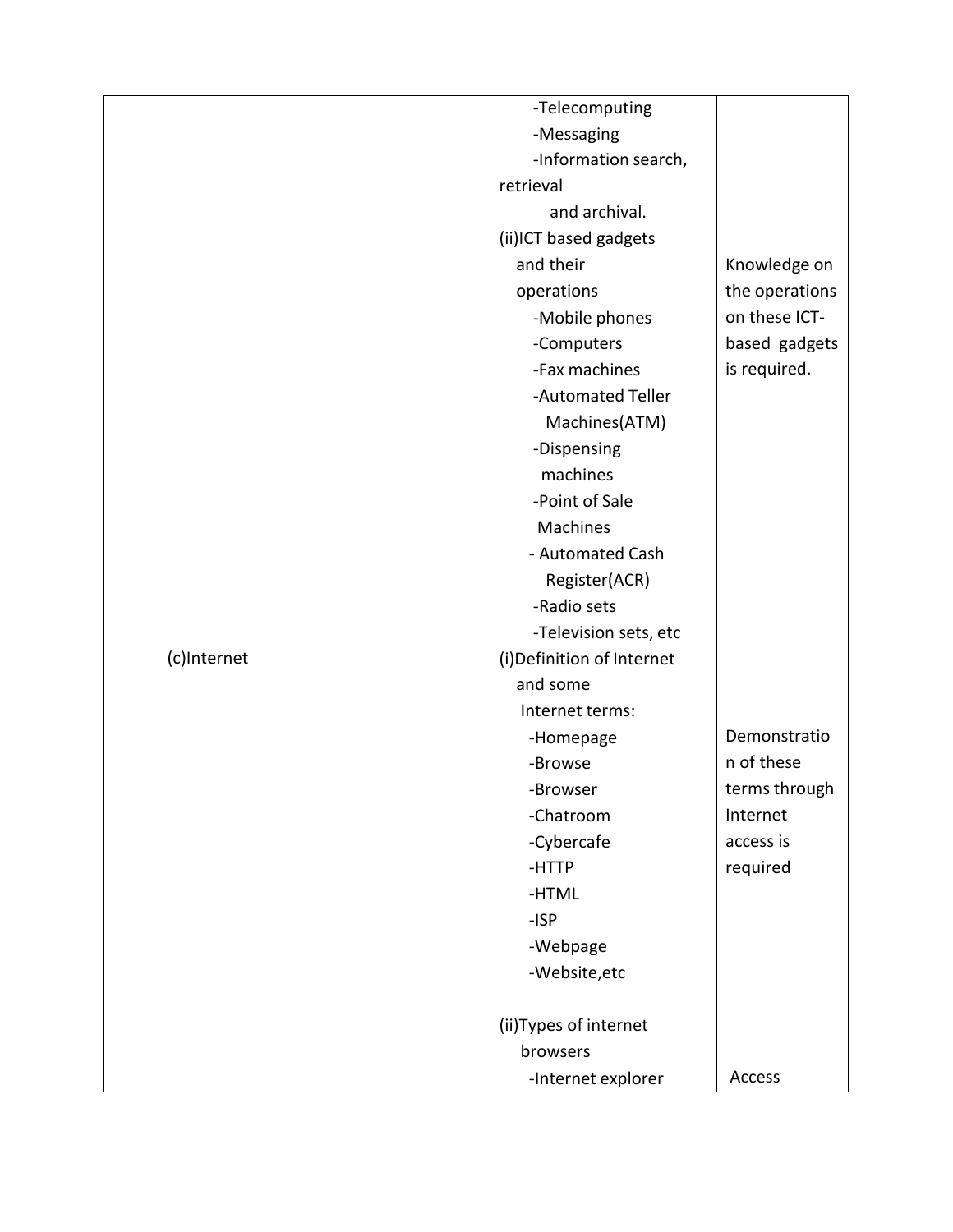|                        | -Netscape navigator          | Internet        |
|------------------------|------------------------------|-----------------|
|                        | -Opera                       | through these   |
|                        | -Firefox                     | browsers.       |
|                        | -Cometbird, etc              |                 |
|                        | (iii)Features of Internet    |                 |
|                        | browsers:                    |                 |
|                        | -Title bar                   |                 |
|                        | -Menu bar                    | Application of  |
|                        | -Tool bar                    | the features of |
|                        | -Address bar, etc            | Internet        |
|                        | (iv)Types of Internet        | browser         |
|                        | services                     | window is       |
|                        | -Electronic mail (e-         | required        |
|                        | mail)                        |                 |
|                        | -e-mail discussion           |                 |
|                        | group                        | Benefits of     |
|                        | -Instant messaging           | Internet to our |
|                        | -Telnet                      | society should  |
|                        | -Usenet                      | be stressed     |
|                        | -File Transfer               |                 |
|                        | Protocol(FTP)                |                 |
|                        | -Worldwide                   |                 |
|                        | web(www)                     |                 |
|                        | -Chatting, etc               |                 |
| (d) Electronic Mail(e- | (i) Definition of electronic |                 |
| mail)Services          | mail                         |                 |
|                        | (ii)E-mail Services:         |                 |
|                        | -sending/receiving e-        |                 |
|                        | mail                         |                 |
|                        | -chatting, etc               |                 |
|                        | (iii)Steps involved in       |                 |
|                        | creating e-mail              |                 |
|                        | account                      | Procedure for   |
|                        | (iv)Steps involved in        | sending and     |
|                        | opening mail box             | receiving e-    |
|                        | (v)Features in an e-mail     | mail is         |
|                        | address e.g.                 | required        |
|                        | fmemail@fmegovng.org         |                 |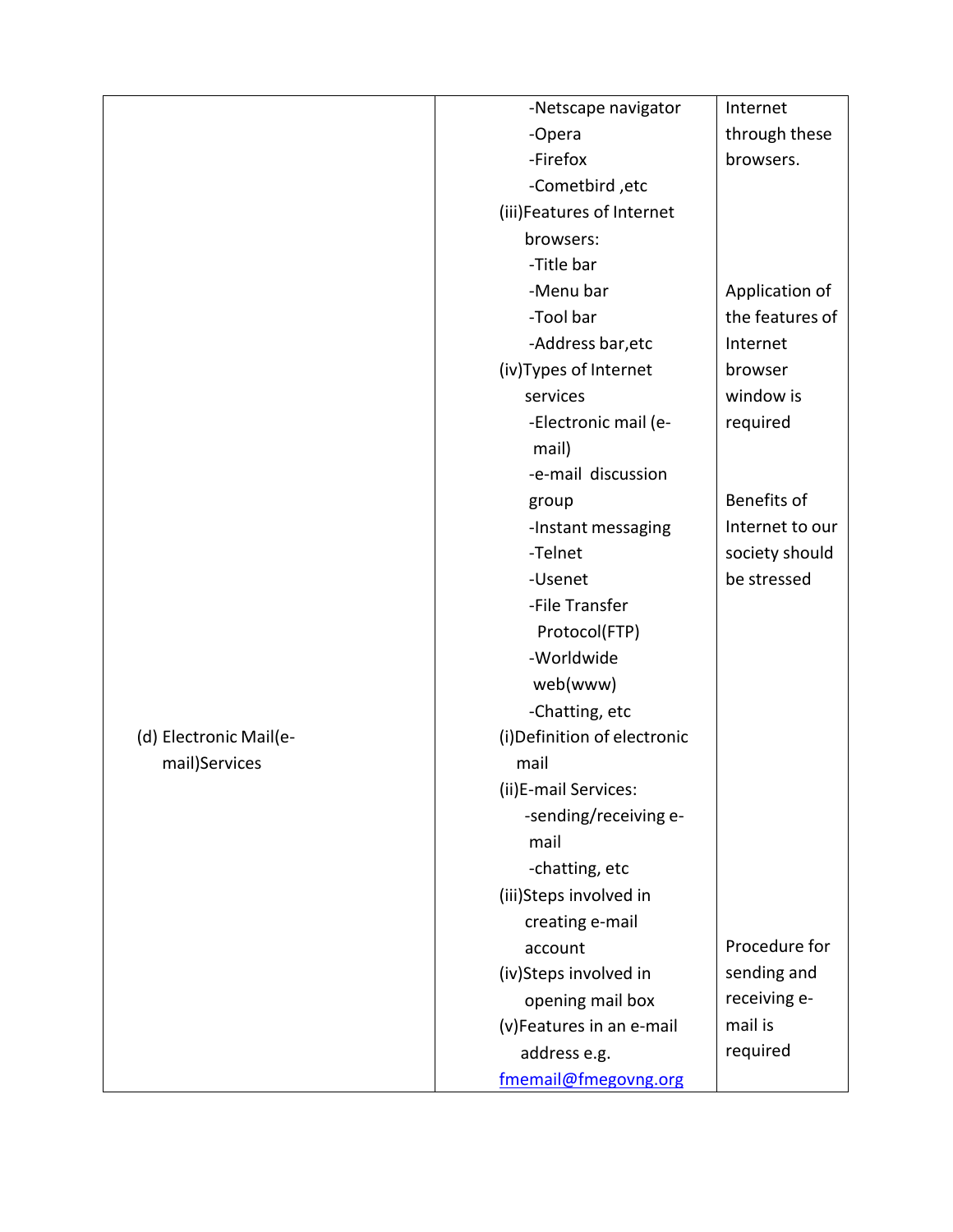|                               | (vi) Definition and steps    |                |
|-------------------------------|------------------------------|----------------|
|                               |                              |                |
|                               | involved in chatting         |                |
|                               |                              |                |
|                               |                              |                |
|                               |                              |                |
| (e)Networking                 | (i) Definition of a          |                |
|                               | <b>Computer Network</b>      |                |
|                               | (ii) Types of Network        |                |
|                               | -PAN                         |                |
|                               | -LAN                         |                |
|                               | -WAN                         |                |
|                               | -MAN                         |                |
|                               | -Internet                    |                |
|                               | (iii) Network topology       | Differences in |
|                               | -Star                        | the various    |
|                               | -Bus                         | topologies     |
|                               | -Ring                        | should be      |
|                               | (iv)Network devices          | treated        |
|                               | -Hub                         |                |
|                               | -Modems                      |                |
|                               | -Switches                    | Knowledge of   |
|                               | -Routers                     | "Bridge" as a  |
|                               | -Network Interface           | networking     |
|                               | Card(NIC)                    | device is      |
| (f) Introduction to Worldwide | (v)Advantages of             | required.      |
| web (W.W.W.)                  | Networking                   |                |
|                               | (i) What is the 'W.W.W.'     |                |
|                               | acronym stands for           |                |
|                               | (ii) Brief history of W.W.W. |                |
|                               | (iii) Basic terminologies:   |                |
|                               | $-W.W.W.$                    |                |
|                               | -website                     |                |
|                               | -webpage                     |                |
|                               | -homepage                    |                |
|                               | -protocol, etc               | Nigeria's      |
|                               | (iv)Protocol                 | contribution   |
|                               | -HTTP                        | to www         |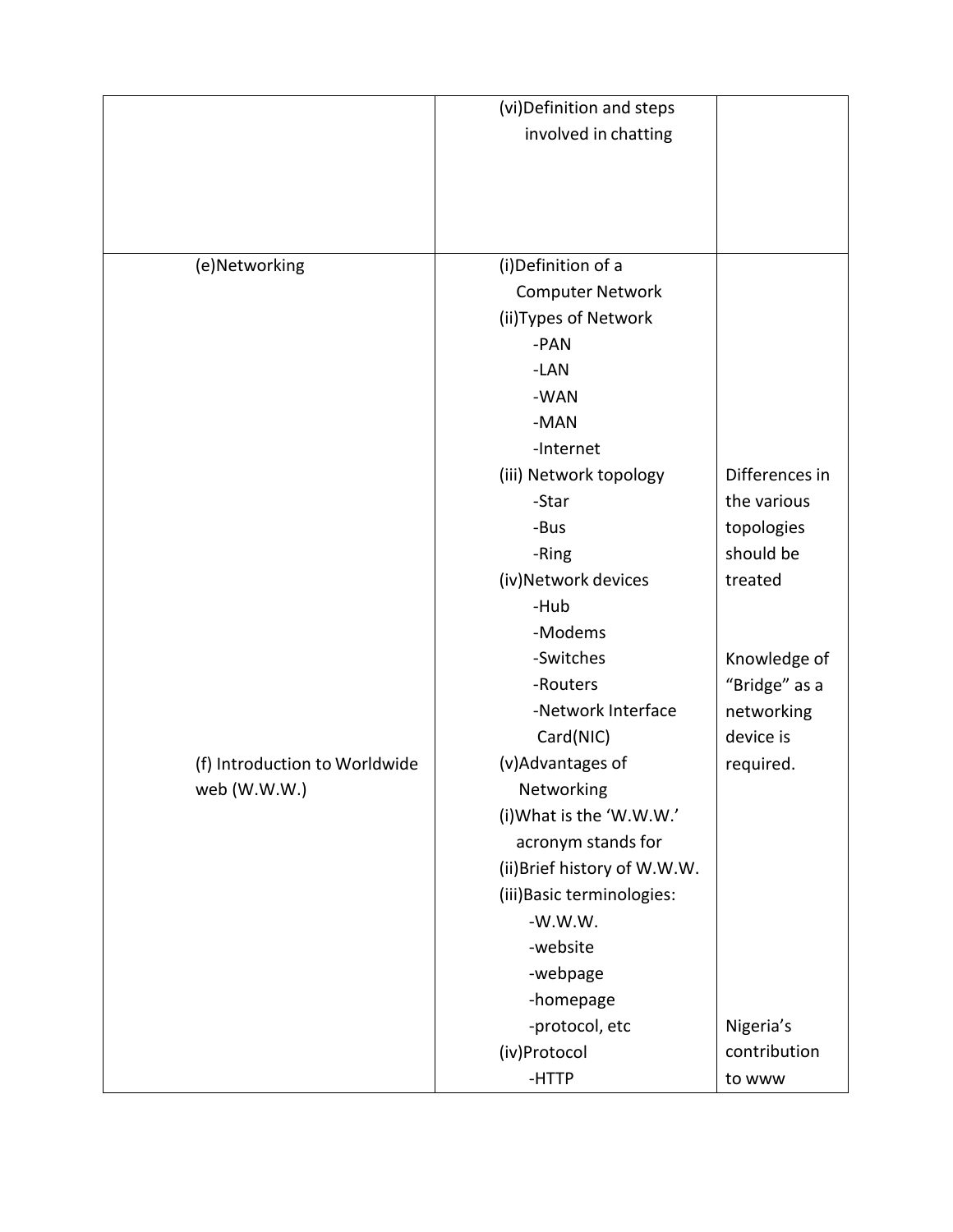|                           | -HTML                           | should be       |
|---------------------------|---------------------------------|-----------------|
|                           | (v)Uses/benefits of www         | mentioned       |
|                           | (vi) Navigating through         |                 |
|                           | websites                        |                 |
|                           | www.waeconline.org              |                 |
|                           | -www.itbeginswithu.org          |                 |
|                           | -www.servenigeria.com           |                 |
|                           |                                 |                 |
|                           | www.phillipemeagwali.co         | Use of HTTP     |
|                           | m                               | and HTML        |
|                           | -www.jambonline.org             | should be       |
|                           | (vii) Difference between        | mentioned       |
|                           | e-mail and website              |                 |
|                           | address features:               |                 |
|                           | e.g.www.waeconline.org          |                 |
|                           | and waec@yahoo.com              | Visits to these |
|                           | (viii)Software for web          | websites are    |
|                           | development                     | essential       |
|                           | -Frontpage                      |                 |
|                           | - etc                           |                 |
|                           |                                 |                 |
| (g) Cables and Connectors | (i) Types of Network Cables and | Identification  |
|                           | Connectors                      | of different    |
|                           | -Cables: Twisted pair,          | Network         |
|                           | coaxial, fibre optic,           | Cables          |
|                           | telephone                       | Connectors      |
|                           | -Connectors: RJ45, RJ11, T-     | should be       |
|                           | connectors                      | treated         |
|                           | (ii) Types of Computer Cables   |                 |
|                           | and Connector                   |                 |
|                           | -Cables: Power cables           |                 |
|                           | Data cables                     |                 |
|                           | - Printer                       |                 |
|                           | Cable, universal serial         |                 |
|                           | bus(USB), monitor               |                 |
|                           | cable, serial cable             |                 |
|                           | -Connectors: Male and           |                 |
|                           | female                          |                 |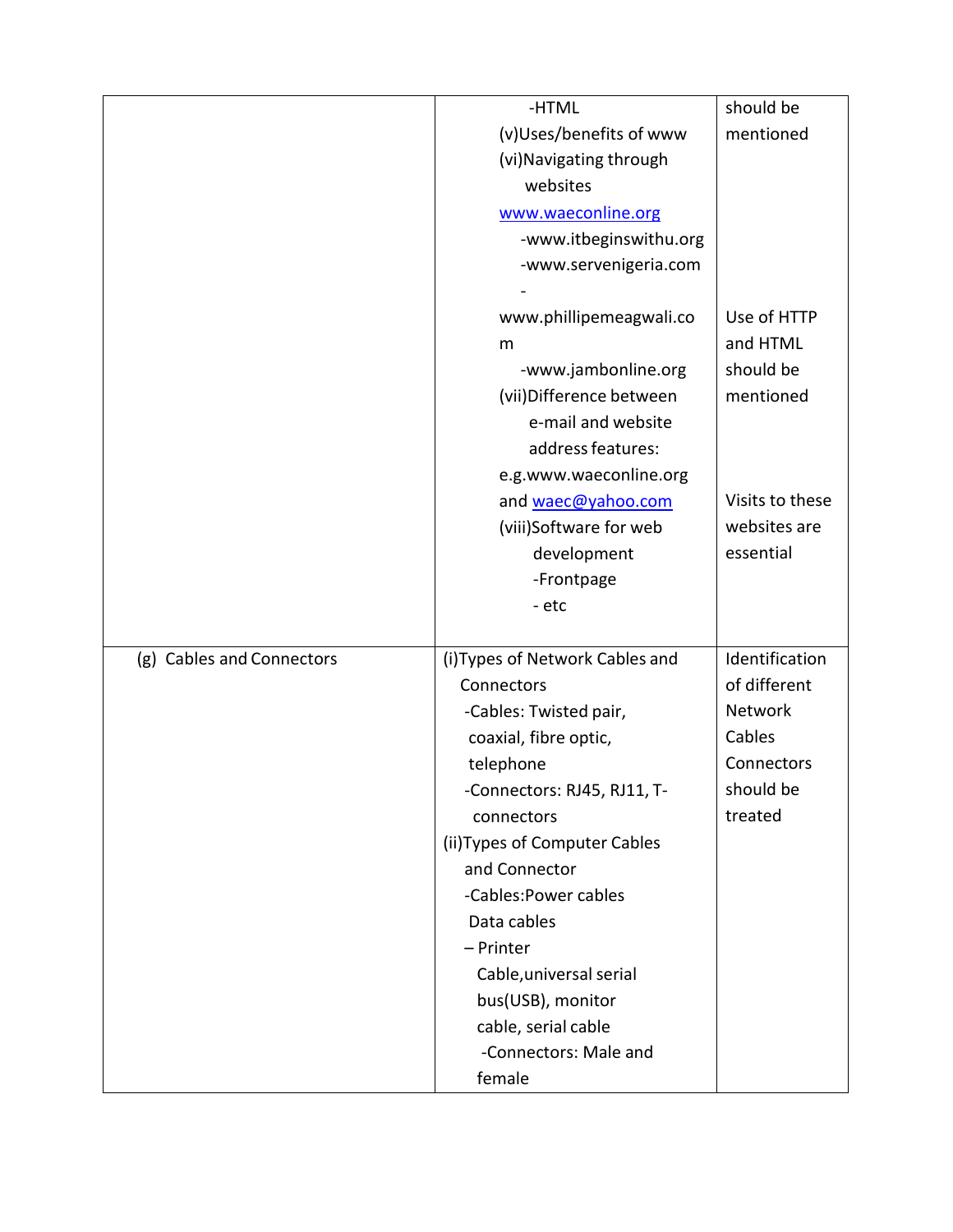| <b>DEVELOPING PROBLEM-SOLVING</b> |                                                                                                                                                                                                                                  |                                                                                               |
|-----------------------------------|----------------------------------------------------------------------------------------------------------------------------------------------------------------------------------------------------------------------------------|-----------------------------------------------------------------------------------------------|
| <b>SKILLS</b>                     |                                                                                                                                                                                                                                  |                                                                                               |
| (a) Programming<br>Language(PL)   | (i) Programming Language:<br>Definition, examples, levels<br>and features:<br>(ii) Levels and examples of<br>programming language<br>-Machine<br>Language(ML),<br>e.g.100011001<br>-Low Level<br>Language(LLL),<br>e.g. Assembly |                                                                                               |
|                                   | Language<br>-High Level<br>Language(HLL)<br>e.g. BASIC, C++,<br>FORTRAN, etc.<br>(iii)Comparison of ML,<br>LLL, HLL.<br>(iv) Advantages and<br>disadvantages of ML,<br>LLL and HLL.                                              |                                                                                               |
| (b) High Level<br>Languages       | (i) Definition and<br>examples<br>(ii) Classification of HLL<br>as<br>-Scientific<br>-Gen-purpose<br>-Business<br>-AI<br>-String processing<br>language(SPL)<br>(iii)Features of BASIC,<br>C, PASCAL,<br>COBOL-                  | Other<br>programming<br>languages<br>such as Java,<br>Python, etc.<br>should be<br>mentioned. |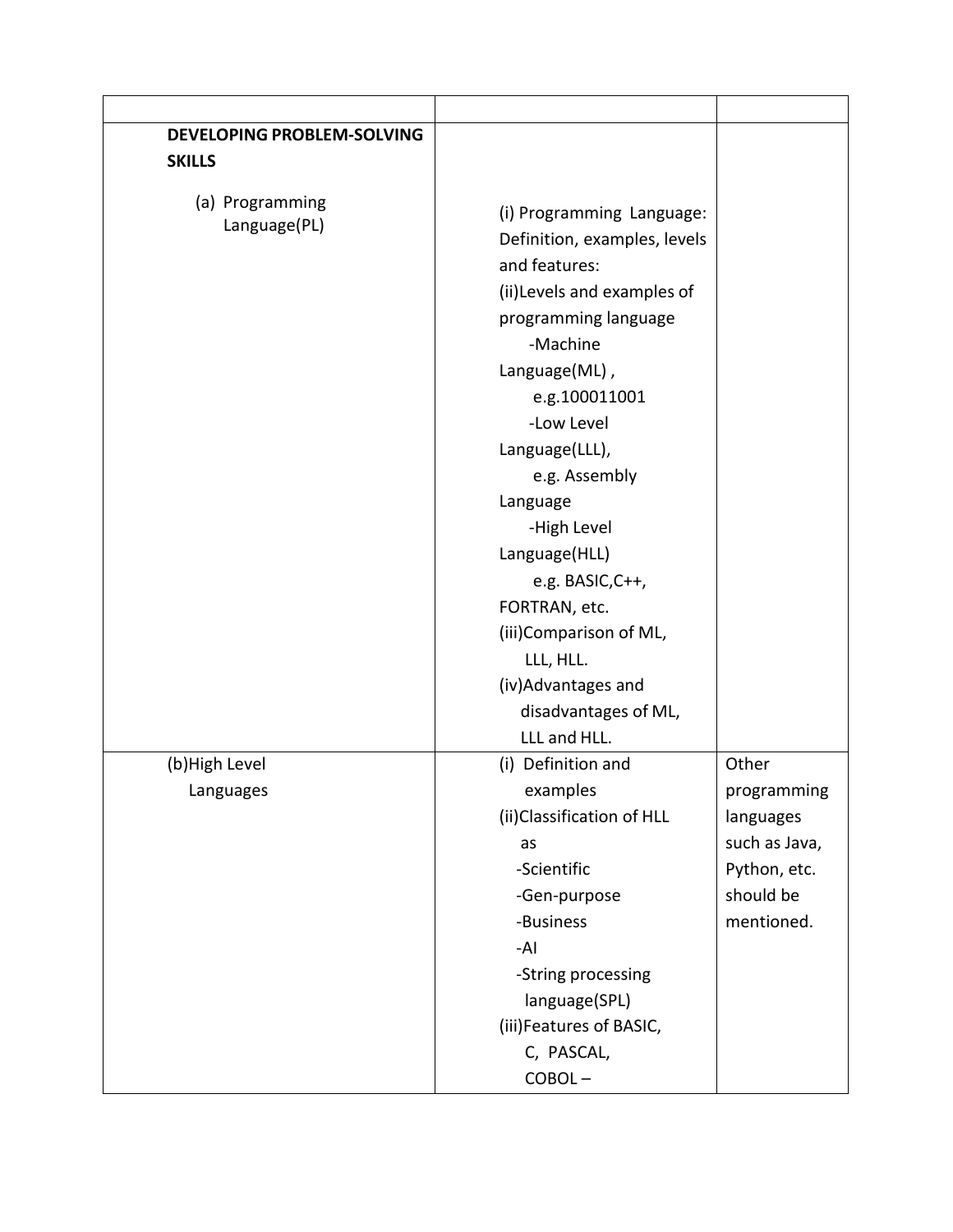|                      | Comparative study           |  |
|----------------------|-----------------------------|--|
| (c)Algorithm and     | (i) Definition of :         |  |
| Flowchart            | Algorithhm and              |  |
|                      | Flowchart                   |  |
|                      | (ii)Functions of            |  |
|                      | Algorithm                   |  |
|                      | (iii)Characteristics of     |  |
|                      | Algorithm:                  |  |
|                      | -Finite                     |  |
|                      | -Effective                  |  |
|                      | -Unambiguous                |  |
|                      | (iv) Writing algorithm      |  |
|                      | for:                        |  |
|                      | -Computing average          |  |
|                      | of a given                  |  |
|                      | set of numbers              |  |
|                      | -Evaluation of              |  |
|                      | equation:                   |  |
|                      | $y=a(b-c)^{2}/(d+2)$        |  |
|                      | -Computing out the          |  |
|                      | first ten odd               |  |
|                      | numbers, etc                |  |
|                      | (v)Flowchart symbols:       |  |
|                      | - I/O, Process,             |  |
|                      | decisions, etc              |  |
|                      | (vi)Use of each flowchart   |  |
|                      | symbol                      |  |
|                      | (vii)Flowchart diagrams for |  |
|                      | given programming           |  |
|                      | problem                     |  |
|                      |                             |  |
|                      |                             |  |
|                      |                             |  |
|                      |                             |  |
|                      |                             |  |
| (d)BASIC Programming | (i) What BASIC acronym      |  |
|                      | stands for                  |  |
|                      | (ii) BASIC characteristics  |  |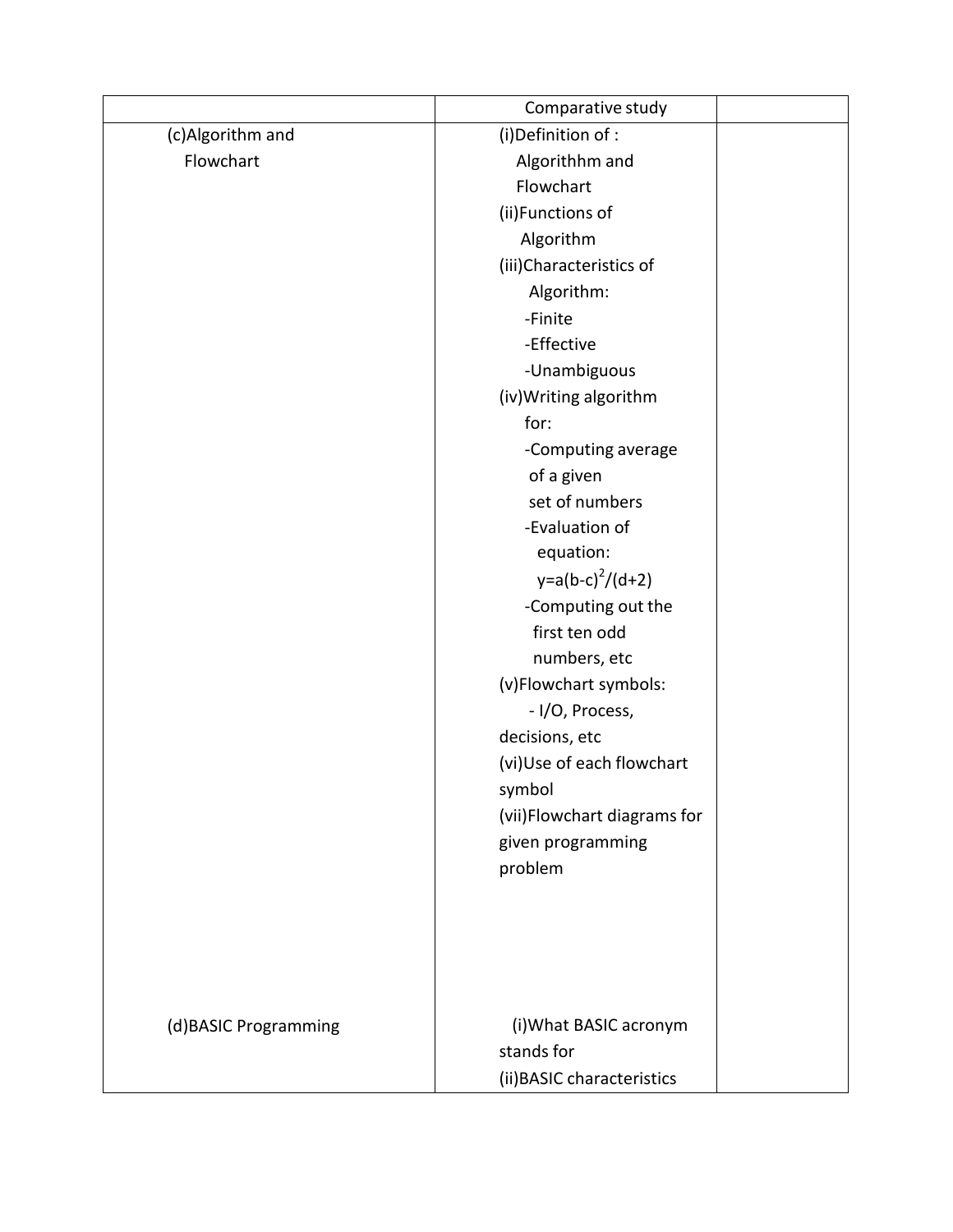| (iii) Types of data      | Types of data        |
|--------------------------|----------------------|
| -variable                | should be            |
| -constant/literal        | treated              |
| -numeric                 |                      |
| -string/alphanumeric     |                      |
| (iv) BASIC Statements    |                      |
| <b>INPUT</b>             |                      |
| PRINT, LPRINT            |                      |
| <b>LET</b>               |                      |
| <b>END</b>               |                      |
| <b>REM</b>               |                      |
| <b>READ</b>              |                      |
| <b>DATA</b>              |                      |
| (v) Arithmetic operators |                      |
| $(-,+,*,/)$              |                      |
| (vi)Arithmetic           |                      |
| Expressions              |                      |
| (vii) Evaluation of      |                      |
| Arithmetic               |                      |
| expressions              |                      |
| (viii)Simple BASIC       |                      |
| Programs                 | Program to           |
|                          | calculate            |
|                          | -Area of             |
|                          | triangle             |
|                          | -Area of a           |
|                          | rectangle            |
| (ix)Running Simple       | -Average of 3        |
| Programs                 | numbers, etc         |
|                          | The simple           |
|                          | <b>BASIC</b> program |
|                          | developed            |
|                          | should be            |
|                          | executable on        |
|                          | the computer.        |
|                          |                      |
|                          |                      |
| (i)Built-in functions in |                      |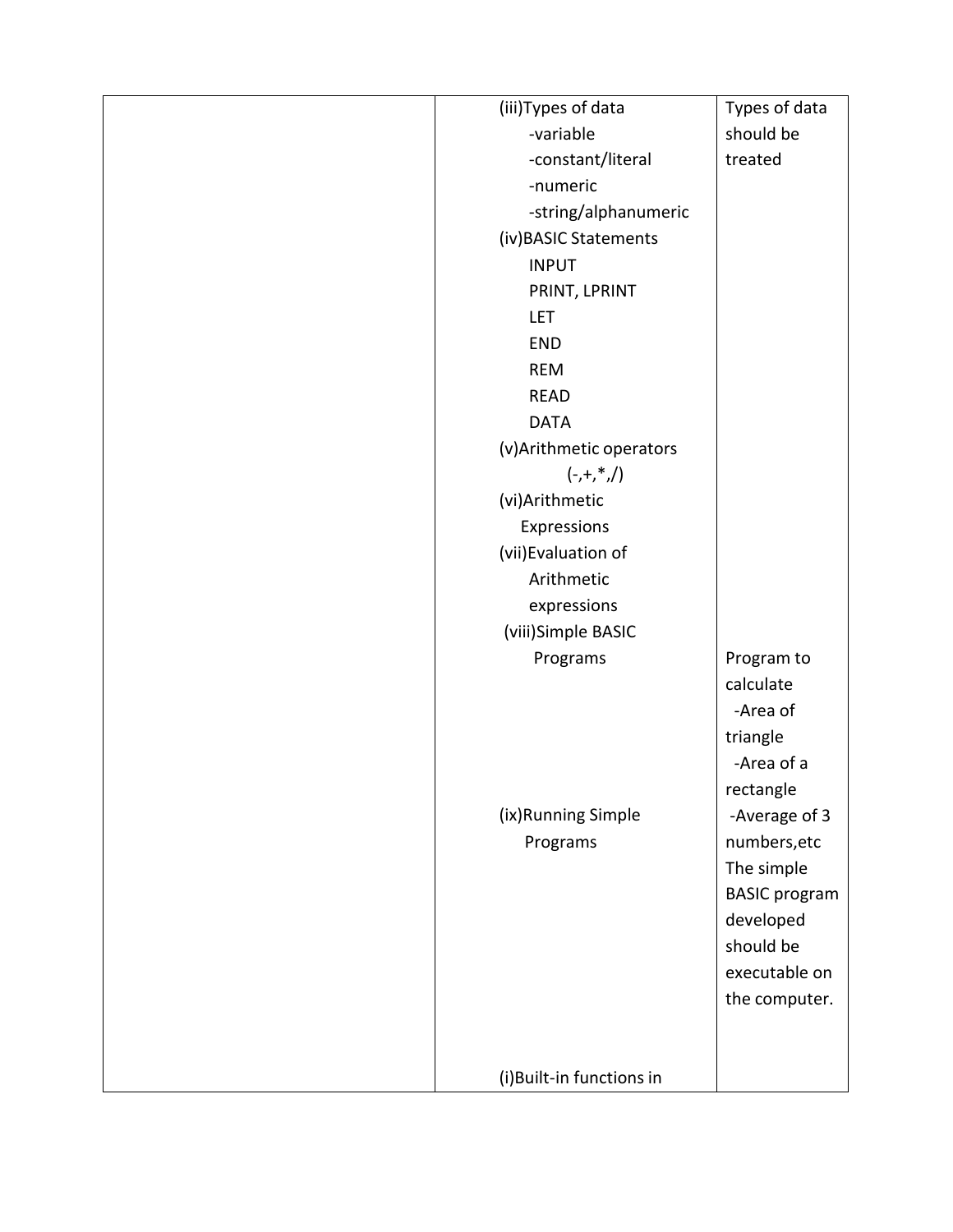| <b>BASIC</b>                |              |
|-----------------------------|--------------|
| $-SQR(X)$                   |              |
| $-INT(X)$                   |              |
| $-SIN(X)$                   |              |
| $-ABS(X)$                   |              |
| $-RND(X)$                   |              |
| $-COS(X)$                   |              |
| $-TAN(X)$                   |              |
| $-LOG(X)$                   |              |
| $-EXP(X)$                   |              |
| (ii) BASIC Notation of      |              |
|                             |              |
|                             |              |
| $-(x-y)/(x+y)$              |              |
| $-(a+b) + c/s$ ind          |              |
| $-e^{x+y}$ - sin(x+ny), etc |              |
| (iii) BASIC program to      |              |
| -find the square root       |              |
| of numbers                  |              |
| -find square root of S,     | Numbers of   |
| round up to an              | iterations   |
| integer                     | should not   |
| -find the cosine of         | exceed eight |
| known values                | (8).         |
| -find the tangent of        |              |
| given angles.               |              |
| -plot sine wave curve       |              |
| (iv) Additional BASIC       |              |
| <b>Statements</b>           |              |
| -DIM Statement              |              |
| $-FOR - NEXT$               |              |
| statement                   |              |
| -WHILE-END                  |              |
| statement                   |              |
| (v)Defining one-            |              |
| dimensional array,          |              |
| using DIM statement.        |              |
| (vi)Operating on Array      |              |
|                             |              |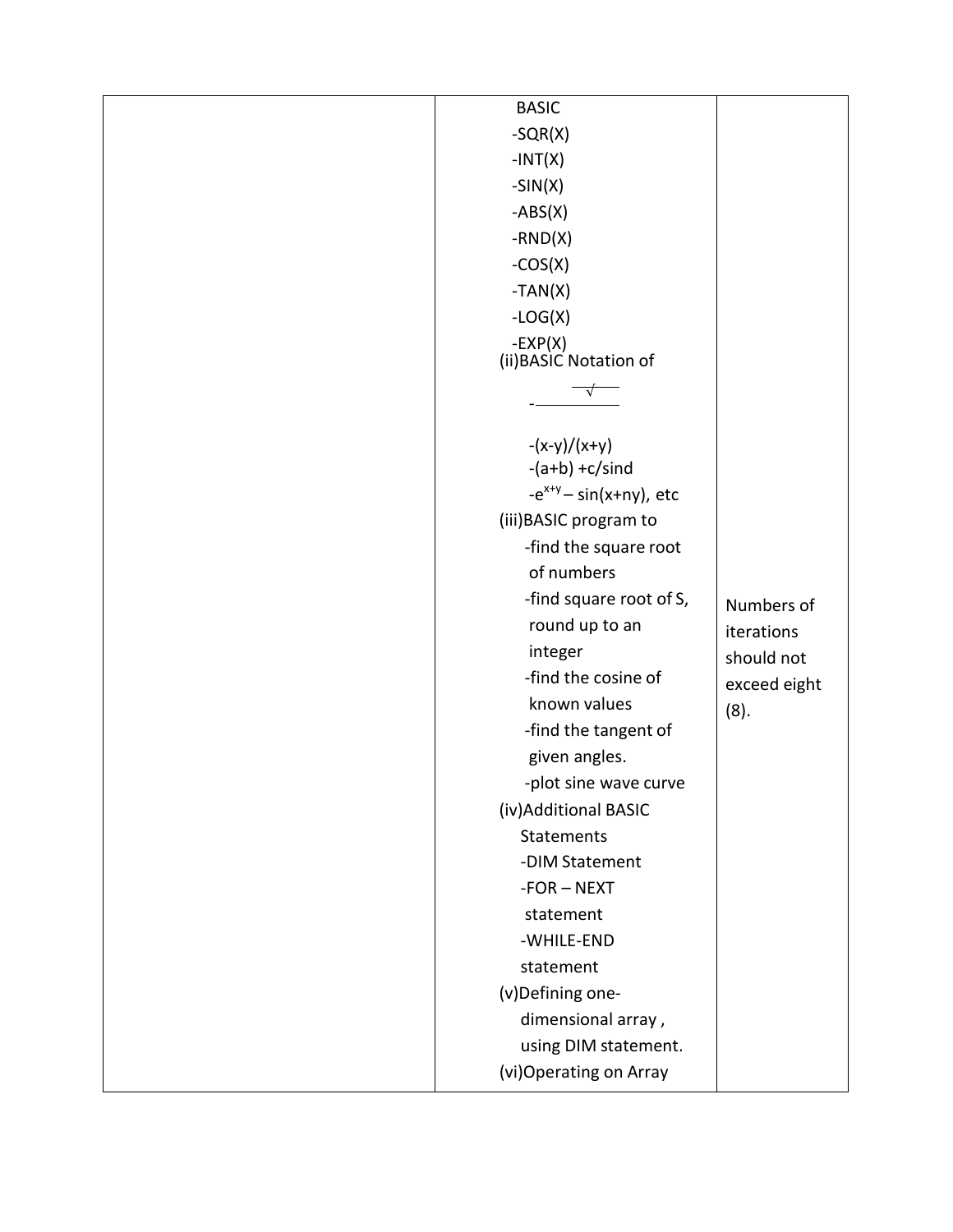|                               | elements                   |  |
|-------------------------------|----------------------------|--|
|                               | -Input of array            |  |
|                               | -Output of array           |  |
|                               | -Arithmetic                |  |
|                               | operations on array        |  |
|                               | (vii) Write BASIC          |  |
|                               | program to:                |  |
|                               | -store a vector of 10      |  |
|                               | numbers                    |  |
|                               | -calculate the mean        |  |
|                               | of 100 numeric             |  |
|                               | values                     |  |
|                               | -calculate area of 10      |  |
|                               | different                  |  |
|                               | rectangles                 |  |
|                               | -Compute the sum of        |  |
|                               | the first 100 integers     |  |
|                               |                            |  |
| (f) Systems Development Cycle | (i) Definition of system   |  |
|                               | development cycle          |  |
|                               | (ii) Description of system |  |
|                               | development cycle          |  |
|                               | (iii)Stages in system      |  |
|                               | development                |  |
|                               | Cycle                      |  |
|                               | -Preliminary study         |  |
|                               | -Feasibility               |  |
|                               | -Investigate study         |  |
|                               | -Analysis                  |  |
|                               | -Design                    |  |
|                               | -Implementation            |  |
|                               | -Maintenance               |  |
|                               | -Study review              |  |
|                               | (iv) Description of each   |  |
|                               | stage of                   |  |
|                               | system development         |  |
|                               | cycle                      |  |
|                               | (v) Diagram of system      |  |
|                               |                            |  |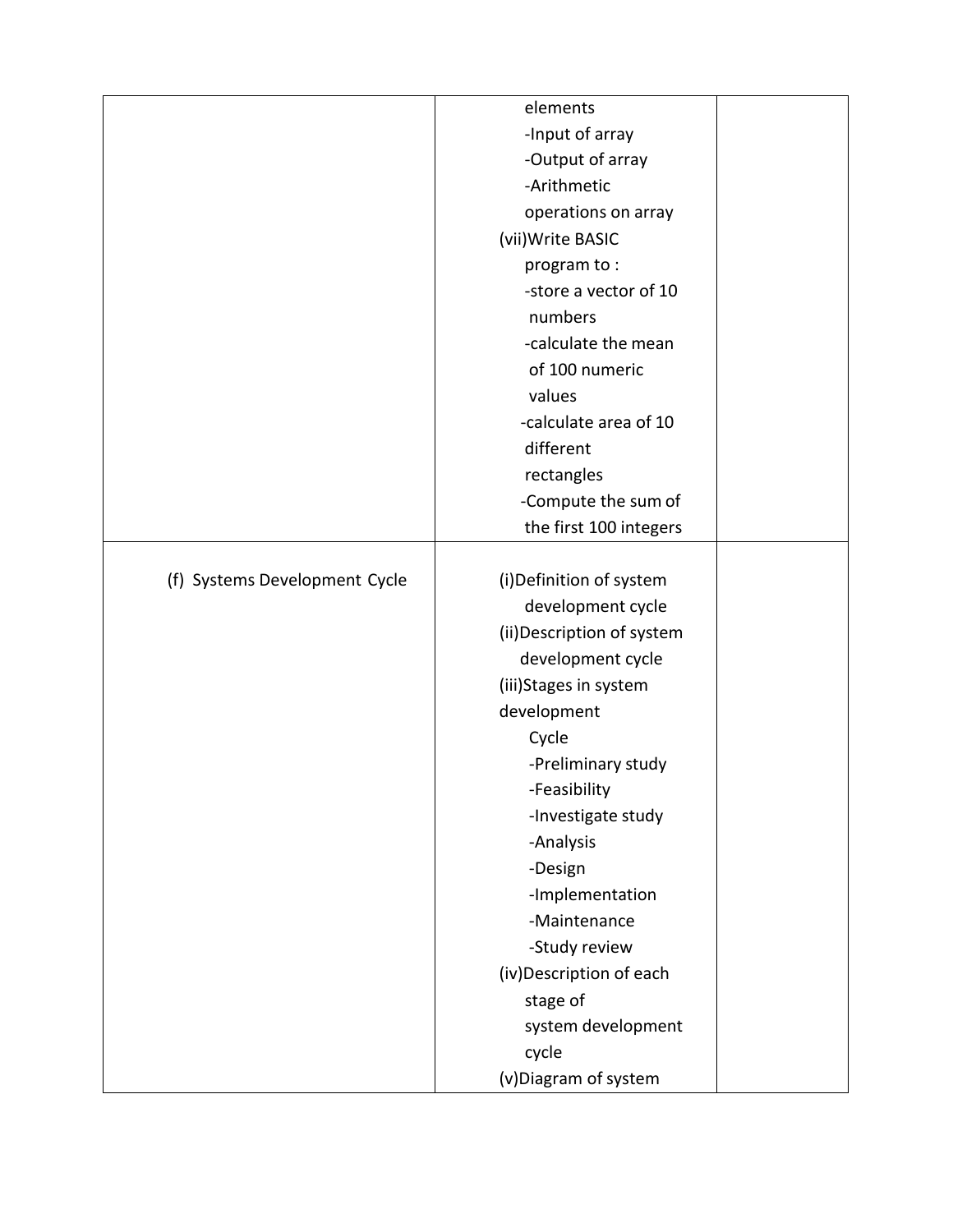|             | development               |              |
|-------------|---------------------------|--------------|
|             | cycle                     |              |
| (e)Program  | (i) Definition of program | Flow diagram |
| Development | (ii) Characteristics of a | on how a     |
| Cycle       | good                      | compiler and |
|             | Program                   | interpreter  |
|             | -Accuracy                 | works is     |
|             | -Readability              | required     |
|             | -Maintainability          |              |
|             | -Efficiency               |              |
|             | -Generality               |              |
|             | -Clarity                  |              |
|             | (iii)Precautions in       |              |
|             | developing a              |              |
|             | program                   |              |
|             | -Be stable, steady        |              |
|             | and patient               |              |
|             | -No step skipping         |              |
|             | -Follow order of          |              |
|             | execution                 |              |
|             | (iv)Steps involved in     |              |
|             | program                   |              |
|             | development               |              |
|             | -Problem definition       |              |
|             | -Problem analysis         |              |
|             | -Flow chatting            |              |
|             | -Desk checking            |              |
|             | -Program coding           |              |
|             | -Program                  |              |
|             | compilatio                |              |
|             | n                         |              |
|             | -Program                  |              |
|             | testing/debugging         |              |
|             | -Program                  |              |
|             | documentation             |              |
|             | (v)Description of each of |              |
|             | stages in program         |              |
|             | development               |              |